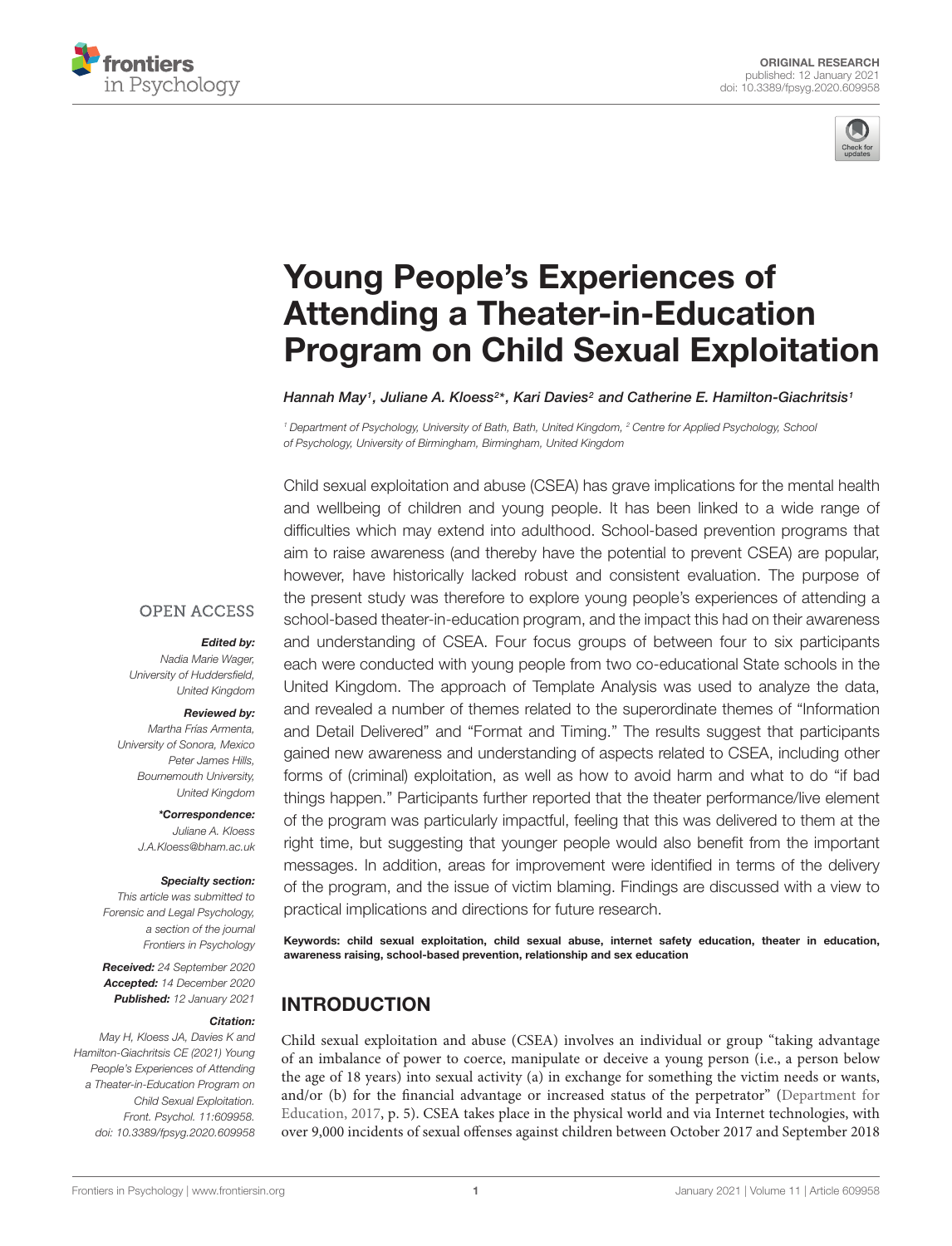involving an online element, including rape, sexual assault, and grooming [\(National Society for the Prevention of Cruelty to](#page-14-0) [Children \[NSPCC\],](#page-14-0) [2019\)](#page-14-0).

The accurate detection and recording of CSEA remains a huge challenge, given that it is usually shrouded in secrecy, resulting in low rates of disclosure. Official, up-to-date prevalence rates of CSEA are therefore hard to establish, and retrospective data from various samples are relied upon in order to provide estimates [\(Office for National Statistics,](#page-14-1) [2020\)](#page-14-1). According to data collected as part of the United Kingdom Adverse Childhood Experiences (ACEs) studies, the prevalence rate for England is 6.3% [\(Bellis et al.,](#page-13-1) [2014\)](#page-13-1), and the prevalence rate for Wales is 10% [\(Public Health Wales NHS Trust,](#page-14-2) [2015\)](#page-14-2). Similarly, a retrospective survey of 24,899 adults in the general population (aged between 18 and 74 years) in England and Wales for the year ending March 2019 revealed that 7.5% of the sample had reported experiences of sexual abuse which had been committed against them before the age of 16 years [\(Office for National Statistics,](#page-14-1) [2020\)](#page-14-1). Internationally, in their meta-analysis of 217 studies, [Stoltenborgh et al.](#page-14-3) [\(2011\)](#page-14-3) reported a global prevalence rate of 12%, based on the analysis of hundreds of samples consisting of a total of approximately 10 million individuals.

Evidence suggests that CSEA has profound consequences for children's and young people's physical and psychological wellbeing which often continues into adulthood. In a systematic literature review of 14 reviews (comprising 587 studies), [Maniglio](#page-14-4) [\(2009\)](#page-14-4) concluded that there was evidence to suggest that those who experience CSEA are at significant risk of developing a variety of mental health difficulties, including psychosis, personality disorder, posttraumatic stress, and substance abuse. In an umbrella review of negative outcomes linked to experiences of CSEA, [Hailes et al.](#page-13-2) [\(2019\)](#page-13-2) estimated that up to 10% of common mental health problems in the general population, including depression, anxiety, eating disorders and post-traumatic stress disorder, could be prevented if CSEA was eliminated. Finally, it also has to be acknowledged that these figures demonstrate that we are dealing with a public health issue, with substantial implications not only for associated support services, but also for society as a whole.

Recognition of the long-term impact of CSEA, and the difficulty of detecting it, has led to growing emphasis on preventative measures in order to reduce young people's vulnerability to being exposed to and experiencing CSEA [\(Beckett](#page-13-3) [et al.,](#page-13-3) [2017\)](#page-13-3). Research with survivors of CSEA suggests that failing to report such experiences may be related to the victim believing that they are in a real and loving relationship with the perpetrator [\(Quayle et al.,](#page-14-5) [2012;](#page-14-5) [Whittle et al.,](#page-14-6) [2014;](#page-14-6) [Beckett](#page-13-3) [et al.,](#page-13-3) [2017\)](#page-13-3). The subject most often talked about by young people interviewed in [Quayle et al.'](#page-14-5)s[\(2012\)](#page-14-5) study was how "what seemed in some ways so normal or desirable turned into the opposite" (p. 50). Educational preventative measures that enable children and young people to distinguish legitimate relationships from inappropriate and abusive ones may therefore help tackle CSEA more widely. In a recent NSPCC study, young people highlighted that "online safety" needed to be part of a broader education about healthy relationships and consent (rather than being delivered on its own) [\(Hamilton-Giachritsis et al.,](#page-13-4) [2017\)](#page-13-4).

For the purpose of the present article, preventative measures and strategies aimed at "educating" children and young people about CSEA will be termed school-based sexual abuse prevention programs (SSAPPs). They may be delivered in a range of formats, including videos, role plays, structured exercises, and group discussions. While [Brown and Saied-Tessier](#page-13-5) [\(2015\)](#page-13-5) suggest that SSAPPs are the most common form of CSEA prevention, the great majority of research which has explored their effectiveness was conducted outside the United Kingdom. In order for these programs to be effective, the authors argue that they should comprise at least four sessions or more, covering a range of topics, including healthy relationships, consent, online safety, and where to go for help. SSAPPs [Topping and Barron](#page-14-7) [\(2009\)](#page-14-7) cautioned against taking apparently positive SSAPP outcomes at face value, and highlighted that effect sizes often paint a different picture, with actual outcomes varying considerably. They expressed concern over the 22 studies included in their review generally lacking valid and reliable outcome measures, having minimal replicability, and reporting no measures of fidelity. It was therefore merely possible to calculate effect sizes for 11 of the 22 studies by focusing on knowledge and skills around safety as outcomes which showed large variation ( $d = 0.14$ –1.40). The authors also noted that there was evidence of negative outcomes for some participants, such as a fear of strangers, and embarrassment and wariness around touch. However, these were predominantly reported by adults (and not young people themselves), and were short in duration.

A Cochrane review of SSAPPs found that when compared to a control group, the programs increased children's and young people's protective behavioral skills (measured in a pass/fail simulated grooming scenario) immediately post-intervention [\(Walsh et al.,](#page-14-8) [2015\)](#page-14-8). It was also found that SSAPPs produced increases in knowledge of CSEA prevention concepts (i.e., body ownership, private parts, distinguishing appropriate and inappropriate touch, and types of secrets, as well as whom to tell), as assessed by means of both vignettes and questionnaires. These effects were sustained at 6 month follow up. Young people who had taken part in SSAPPs were more likely to disclose experiences of CSEA, while at the same time acknowledging that this may be impacted by the clustering of participants in schools/classes. However, the review concluded that there was insufficient evidence to support the long-term effect of SSAPPs in terms of reducing the incidence of CSEA in participants.

Based on their meta-analysis, [Bovarnick and Scott](#page-13-6) [\(2016\)](#page-13-6) took a more critical position by suggesting that even the most effective programs are unlikely to change how children and young people actually behave, especially if they are "oneoff" measures. They did acknowledge, however, that SSAPPs may increase children's and young people's knowledge of and confidence around aspects related to CSEA (such as power imbalance), as well as having the potential to challenge attitudes around gender and relationships that contribute to and underpin harmful sexual behavior (e.g., consent). The authors concluded by recommending more intensive programs of longer duration, and advised that these should be tailored to meet the specific needs of the relevant school in order to be most effective.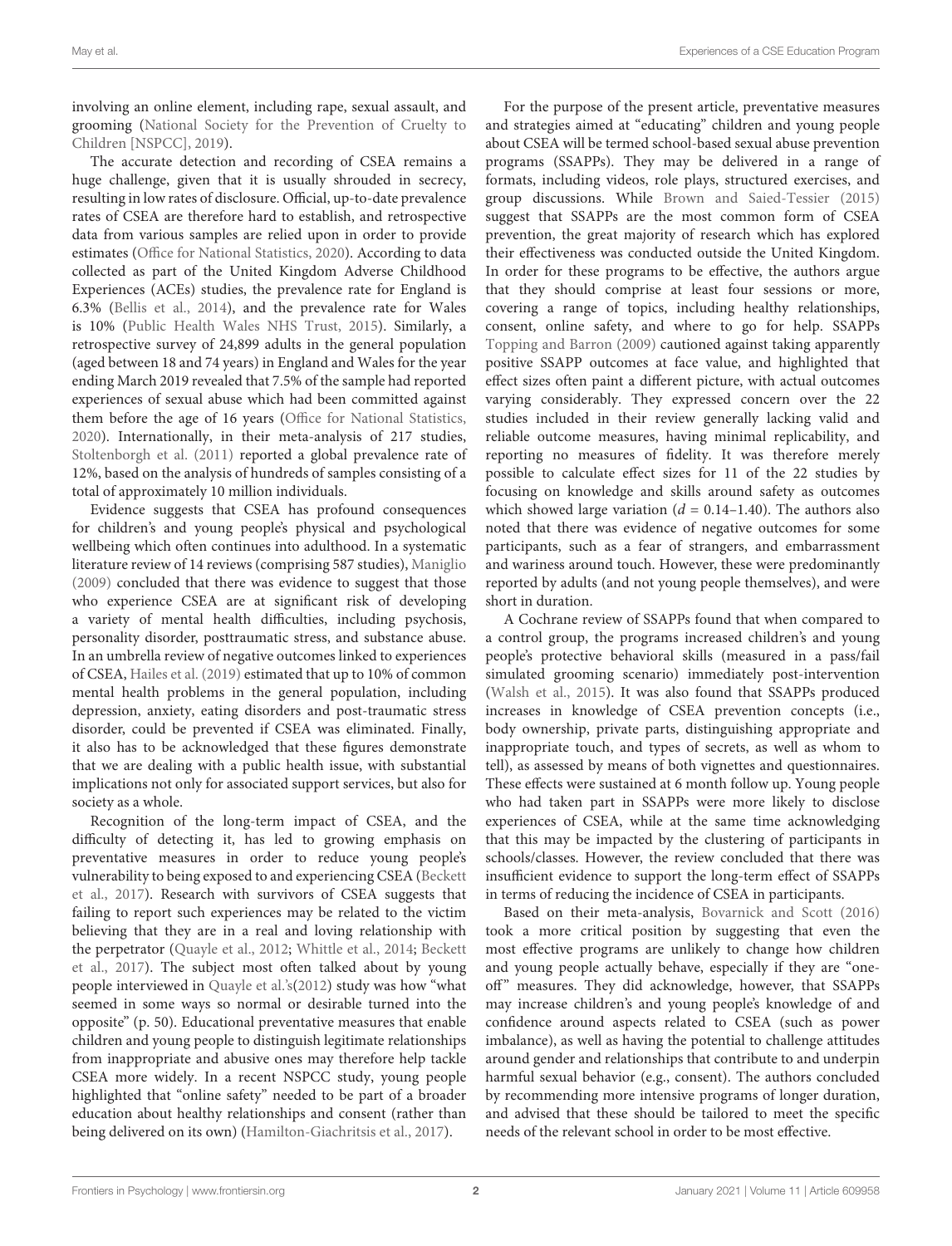In 2019, the NSPCC published a report detailing an evaluation of their Protect and Respect Child Sexual Exploitation Programme [\(Williams,](#page-14-9) [2019\)](#page-14-9). This program includes groupbased education work that is delivered in schools. Children were referred into these groups following concerns raised by staff about their potential risks of experiencing CSEA. The evaluation employed a predominantly qualitative methodology, and data derived from interviews with NSPCC practitioners suggest that young people engaged best with these groups when they were based around their own life experiences, and by having the opportunity to share these and ask questions. Overall, practitioners reported that they had observed a positive impact for young people in terms of their awareness and understanding of CSEA-related risks (although no additional outcome measure of this appears to have been collected), however, they were in disagreement as to whether this awareness and understanding would translate into a real-life reduction of risk in terms of experiencing CSEA [\(Williams,](#page-14-9) [2019\)](#page-14-9). It is important to note that our knowledge of SSAPS and their effectiveness is not yet well understood, and therefore care must be taken to ensure that children and young people are protected from experiencing unintended adverse outcomes as a result of taking part in them.

One particular approach to SSAPP is theater in education, which is a process of using performance, workshops and role play to encourage young people to explore topics that they may feel reluctant or ill-equipped to discuss [\(Sawney et al.,](#page-14-10) [2003;](#page-14-10) [Wooster,](#page-14-11) [2016\)](#page-14-11). It aims to prompt safe communication around these topics, and develop young people's capacity to make informed decisions [\(Sawney et al.,](#page-14-10) [2003\)](#page-14-10). [Sawney et al.](#page-14-10) [\(2003\)](#page-14-10) suggest that it can be difficult to measure the effectiveness of theater in education due to its dynamic and co-constructed nature, as well as existing disparity in terms of what may constitute meaningful change and impact. Nevertheless, there is evidence to suggest that theater in education is effective in: (i) increasing awareness of sexually transmitted diseases in 14–15 years old graduate students [\(Lightfoot et al.,](#page-14-12) [2015\)](#page-14-12); (ii) further developing young people's understanding of healthy vs. abusive relationships in a group of 12–13 years old pupils [\(Bell and Stanley,](#page-13-7) [2006\)](#page-13-7); and (iii) enhancing the impact of sexual health education, based on reflections of facilitators about their experience of delivering the program [\(Gordon and Gere,](#page-13-8) [2016\)](#page-13-8).

The use of this approach to delivering SSAPPs therefore seems to be appropriate. However, in terms of long-term change, few studies have directly examined the role of theater in education in terms of reducing the risk of children and young people experiencing CSEA. In a group randomized control trial by [Krahé](#page-13-9) [and Knappert](#page-13-9) [\(2009\)](#page-13-9), one group of German school children watched a play about how to manage abusive interactions involving adults ( $n = 44$ ), with another group watching a recording of the performance ( $n = 55$ ), and a third group acting as a control group ( $n = 49$ ). Both intervention groups showed significant increases in skills for dealing with abusive interactions (i.e., distinguishing good/bad touch and secrets, getting help, and rejecting unwanted touch), which was measured at 2 and 30 weeks post-intervention. Those who saw the play showed a significant increase in skills ( $M = 48.73$ ,  $SD = 6.44$  and  $M = 48.55$ ,  $SD = 5.67$ ), while this remained unchanged in the control group  $(M = 42.42, SD = 8.67).$ 

In the Cochrane review by [Walsh et al.](#page-14-8) [\(2015\)](#page-14-8), three out of the 24 SSAPPs involved some element of theater in education. While the findings of the review were generally positive, neither the studies included in the review nor the review itself isolated the impact of theater in education from other interventions. In an integrative review of SSAPPs specifically, [Fryda and](#page-13-10) [Hulme](#page-13-10) [\(2014\)](#page-13-10) found that six out of the 23 identified programs used theater, with the most common mode of delivery being film. Group discussion and role play, both elements of theater in education, were part of 10 and 12 SSAPPs, respectively. Overall, the studies included in the review highlighted positive outcomes for children in terms of disclosures of abuse, perception of risk, and self-protection skills, with the most frequently measured outcome being knowledge gain. However, in light of the limitations across the studies, these findings are to be interpreted with caution. The authors also suggest that the variation across studies in terms of measures that were used to capture changes in children represents conflicting views of which aspects/factors may significantly reduce children's and young people's risk of experiencing CSEA.

In recent years, there has been growing recognition that statutory education for children and young people on healthy relationships, sex and consent is lacking in the United Kingdom. More specifically, an inquiry by [Barnardo's](#page-13-11) [\(2014\)](#page-13-11) found that the young people who responded had received inadequate teaching around healthy relationships and sex, concluding that the provision of high-quality education on relationships and sex in schools was vital. In response to these identified deficits, from September 2020, it became a statutory requirement for all primary school children to receive Relationships Education, and for all secondary school children to receive Relationships and Sex Education. This is enshrined in The Relationships Education, Relationships and Sex Education and Health Education (England) Regulations 2019 under Sections 34 and 35 of the Children and Social Work Act 20[1](#page-2-0)7<sup>1</sup>. Schools are permitted flexibility in determining how they choose to deliver this education [\(Department for Education,](#page-13-12) [2019\)](#page-13-12), with one option being theater-in-education programs.

It therefore seems timely to present our findings from a study that sought to explore young people's experiences of attending a school-based theater-in-education program, as part of which aspects of unhealthy relationships and sex were covered. The company whose program was evaluated as part of the present study uses a theater-in-education approach to delivering their SSAPP. It is based in the United Kingdom, and provides a range of theater-in-education programs to educate children and young people about various important aspects, including relationships, consent and exploitation. The primary aim of the study presented here was to explore young people's experiences of attending a school-based theater-in-education program, and the impact this had on their awareness and understanding of CSEA by conducting focus groups with pupils who had attended the relevant performance and participated in

<span id="page-2-0"></span><sup>1</sup><https://www.legislation.gov.uk/ukpga/2017/16/part/1/chapter/4/enacted>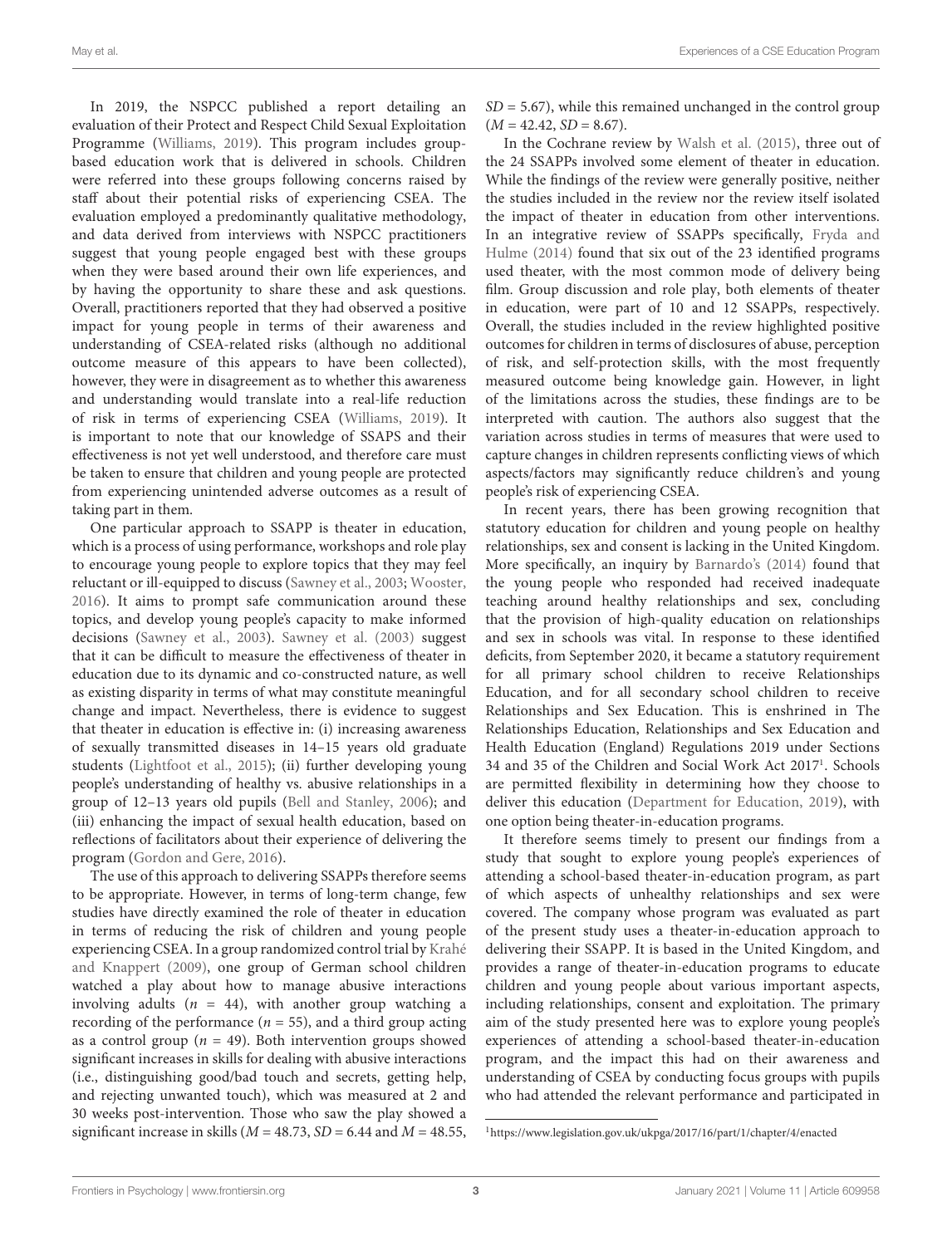subsequent workshops<sup>[2](#page-3-0)</sup>. The study therefore aimed to answer the following questions:

- 1. How did young people experience attending the program?
- 2. What did young people find most helpful/useful?
- 3. What do young people know now that they did not know before?
- 4. What were young people's views of the characters?
- 5. What was the impact of attending the program on young people?
- 6. What additional elements did young people think would have been beneficial to include?
- 7. Did young people think the program was delivered in the right format and at the right time?

# MATERIALS AND METHODS

### **Ethics**

Full ethical approval for the study was granted by the Science, Technology, Engineering, and Mathematics Ethical Review Committee at the University of Birmingham, and the Psychology Research Ethics Committee at the University of Bath. The researchers adhered to the [British Psychological Society'](#page-13-13)s [\(2018\)](#page-13-13) throughout the study.

# Sample/Participants

A total of four focus groups were conducted at two coeducational State schools in the United Kingdom. At the first school, the program was delivered to Year 10 pupils (aged 14– 15 years) in February 2019, with two focus groups (FG1 and FG2) taking place 4 days later. At the second school, the program was delivered to Year 9 pupils (aged 13–14 years) in June 2019, with one focus group (FG3) taking place 9 days later, and the second focus group (FG4) taking place 15 days later. In both schools, the program formed part of a dedicated day for pupils to learn about healthy relationships and sex. More specifically, Focus Group 1  $(n = 5)$  consisted of three females and two males; Focus Group 2 ( $n = 4$ ) consisted of three females and one male; Focus group 3 ( $n = 4$ ) consisted of four females; and Focus Group 4 ( $n = 6$ ) consisted of four females and two males.

# Procedure

When schools contacted the theater-in-education company, they were asked whether they would be interested in taking part in a research study. If they agreed, they were put in touch with the PI (second author) to receive further information about the study, and to discuss relevant organizational aspects for the day of the program, and the running of the focus groups, respectively, including the distribution and collection of parent/guardian consent forms and young people's assent forms.

On the day of the program, the researchers visited the schools and attended the program for its duration. At the start of the program, they were introduced to the pupils by the actors. The actors informed the pupils that, if interested, they were able to take part in a research study that involved providing some feedback about their experience of attending the program. At the end of the workshop part of the program<sup>[3](#page-3-1)</sup>, the researchers told the pupils about the possibility of contributing to a set of focus groups, and handed out information sheets to anyone who expressed an interest.

# Consent and Assent

Consent forms were distributed to interested young people as consent by parents/guardians was required in order for young people to be able to take part in the study. Young people were asked to take the consent forms home to get them signed by their parents/guardians, and hand them back to a member of teaching staff who then liaised with the researchers over organizing a date and time for the focus groups to take place. Prior to the commencement of the focus group discussions, young people were reminded of the purpose of the study, invited to ask any questions, and asked to sign an assent form.

# Data Collection

The focus group discussions followed a semi-structured interview schedule, asking participants about their experience of attending the theater-in-education program. The researchers allowed participants' contributions and discussion in response to questions to reach a natural conclusion before continuing with the interview schedule. Clarification was sought from participants, where necessary. The discussions were audiorecorded using a Dictaphone and transcribed verbatim by a professional transcription service.

To the researchers' knowledge, no disclosures of sexual exploitation and abuse were made by participants. One participant in FG3 made statements which alluded to the possibility of a friend having had experiences similar to those depicted in the program. In line with the company's safeguarding policy, the researcher informed the designated member of teaching staff upon completion of the focus group to ensure that this could be followed up in accordance with the school's policies and procedures around safeguarding.

# Data Analysis

The transcribed focus group discussions were analyzed using Template Analysis. Template Analysis is a qualitative data analysis approach for thematically grouping and analyzing text. It results in a list of codes (i.e., a "template"), with hierarchical codes signifying themes that were identified in the data. It differs from other forms of thematic analysis in that some of these codes are defined by the researcher in the form of a preliminary template prior to analyzing the text. These are subsequently expanded and modified throughout the process of data analysis [\(King,](#page-13-14)

<span id="page-3-0"></span><sup>&</sup>lt;sup>2</sup>It should be noted that the young people who attended the program, and took part in our study, were teenagers aged between 13 and 15 years, and consequently received the program quite late in their relationship and sex education.

<span id="page-3-1"></span> $3$ The program consists of two elements—one is in the form of a performance, one is in the form of a workshop. For the purpose of the present study, analysis was conducted on any data relevant to the performance element. This element focused on child sexual exploitation and abuse (CSEA). Any data in focus group discussions that were concerned with the workshop element (covering county lines and other forms of criminal exploitation) were not analyzed as part of the study presented here.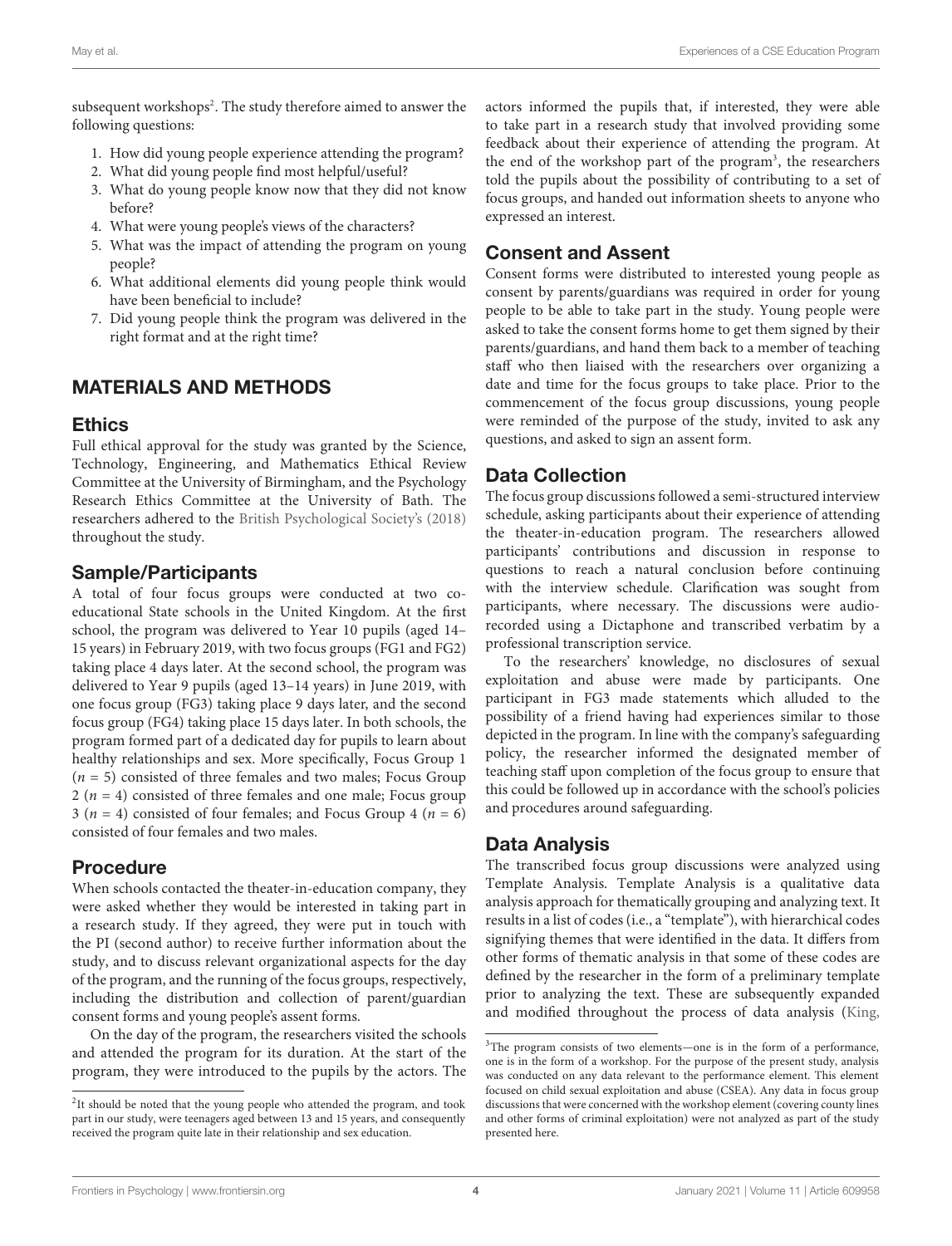[2004\)](#page-13-14). Transcripts were imported into NVivo12, a qualitative data analysis software, with the purpose of facilitating the process of analysis (see **[Figure 1](#page-5-0)** for an overview of the process).

# Epistemological Position

Template Analysis is compatible with a range of epistemological stances that may be adopted as one undertakes qualitative research [\(Brooks et al.,](#page-13-15) [2015\)](#page-13-15). For the purpose of the present study, the researchers adopted a realist position with a view to discover factual information about the experiences of young people who attended a school-based theater-in-education program, and the impact this had on their awareness and understanding of CSEA.

# RESULTS

The original research questions were borne in mind during the process of data analysis, as well as the interpretation and organization of themes. In order to help make sense of the data derived from the focus group discussions, the themes were amalgamated into two overarching categories, namely "Information and Detail Delivered" and "Format and Timing." Themes and subthemes relevant to these categories are reported below.

# Information and Detail Delivered

This category presents young people's views of the content and level of detail provided as part of the program. Participants' responses indicated that they learnt about the following aspects from the program: (i) avoiding harm; (ii) what to do if bad things happen; (iii) characteristics of victims and perpetrators; (iv) healthy vs. abusive relationships; and (v) the various forms CSEA can take. Participants also reported that they would have liked more detail/information about related topics, such as consent. Seven themes (including 24 subthemes) are captured within this superordinate theme (see **[Figure 2](#page-6-0)**). Themes are denoted by the following subheadings, with further subthemes referred to in the body of the text<sup>[4](#page-4-0)</sup>.

### Theme 1: Avoiding Harm

This theme summarizes a sense of young people becoming aware of the risks and the potential consequences of interactions, along with a suggestion of how their behavior may change as a result, particularly with regard to social media use. It includes the subthemes "Becoming aware" and "Being wary (Being careful on social media)." As one participant noted: "It [the performance] makes you aware of like. . .makes you aware of what might happen" (FG4). The extracts presented here were typical of many responses where the word "aware" was used alongside a nonspecific sense of negative consequences:

Just being more aware and like there's. . .there's people that claim that they're someone else and that you need to have a better mindset and more. . .you need to be more mature in the way you do things, because you might make one small mistake or just reply to someone, and that could be the worst mistake you ever made (FG2).

Across the focus group discussions, there was a sense that this new awareness of potential risk was being translated into wary and less trusting behavior by participants:

Just be careful, even if it's not online and it's meeting somebody in real life. . .it's just being really careful who you trust and how quickly you trust somebody before you know more about them (FG3).

Much of the behavioral change participants mentioned was focused around the use of social media or internet communication platforms, which was identified as a common pattern across all focus group discussions:

Be suspicious, like if a boy. . .if a man started texting you, just block them or remove them or report them, say if it was Instagram or something, just try and block them, report them, so you don't have to get yourself into a situation like Cath's<sup>[5](#page-4-1)</sup> situation (FG4).

Like when it comes to having private accounts on social media, only accept the people you know because then you know what they're like and you can trust them more because you already know them in person (FG3).

### Theme 2: What to Do if Bad Things Happen

This theme summarizes young people's understanding of what they think they should do if they spot any signs of CSEA (involving either themselves or friends/peers), as well as what may happen if they chose to seek help. It includes the subthemes "How to seek help and what to expect" and "Helping each other." Participants across all four focus groups talked about where they could go for help and/or advice, including Childline<sup>[6](#page-4-2)</sup>, Umbrella<sup>[7](#page-4-3)</sup>, teachers, and family members. In addition to this practical knowledge, participants in three of the focus groups emphasized the importance of having reassurance about confidentiality should they come forward and/or wish to speak to someone:

When you're growing up, you always know the people that you can turn to, but I think it's good to have extra information, and maybe societies that you don't know at all that you can go to anonymously and like talk about it with because, sometimes, it's things that you don't want to share with anyone you know because maybe you don't want to be judged or you think it's going to change their opinion of you. But if you can go anonymously and say, "This is happening," and get help for that, that's really good (FG3).

In two of the focus groups (each from a different school and as such representing a different year group), participants spoke about being able to spot the signs of someone struggling and/or having issues (both in themselves and friends/peers) after seeing the program, and how this shared recognition would enable them to support one another:

say if certain. . .someone was to like text me or something, and I told my friend, they would have that in their minds then too. I would

<span id="page-4-0"></span><sup>4</sup>For example, the theme "Avoiding Harm" contains two subthemes, namely "Becoming aware" and "Being wary (Being careful on social media)." "Being wary" contained a further second-order subtheme ("Being careful on social media"). Second-order subthemes appear in brackets.

<span id="page-4-1"></span> ${\rm ^5The}$  name of the victim character was changed in order to preserve the anonymity of the theater-in-education company.

<span id="page-4-2"></span><sup>6</sup><https://www.childline.org.uk/>

<span id="page-4-3"></span><sup>7</sup><https://umbrella.uk.net/>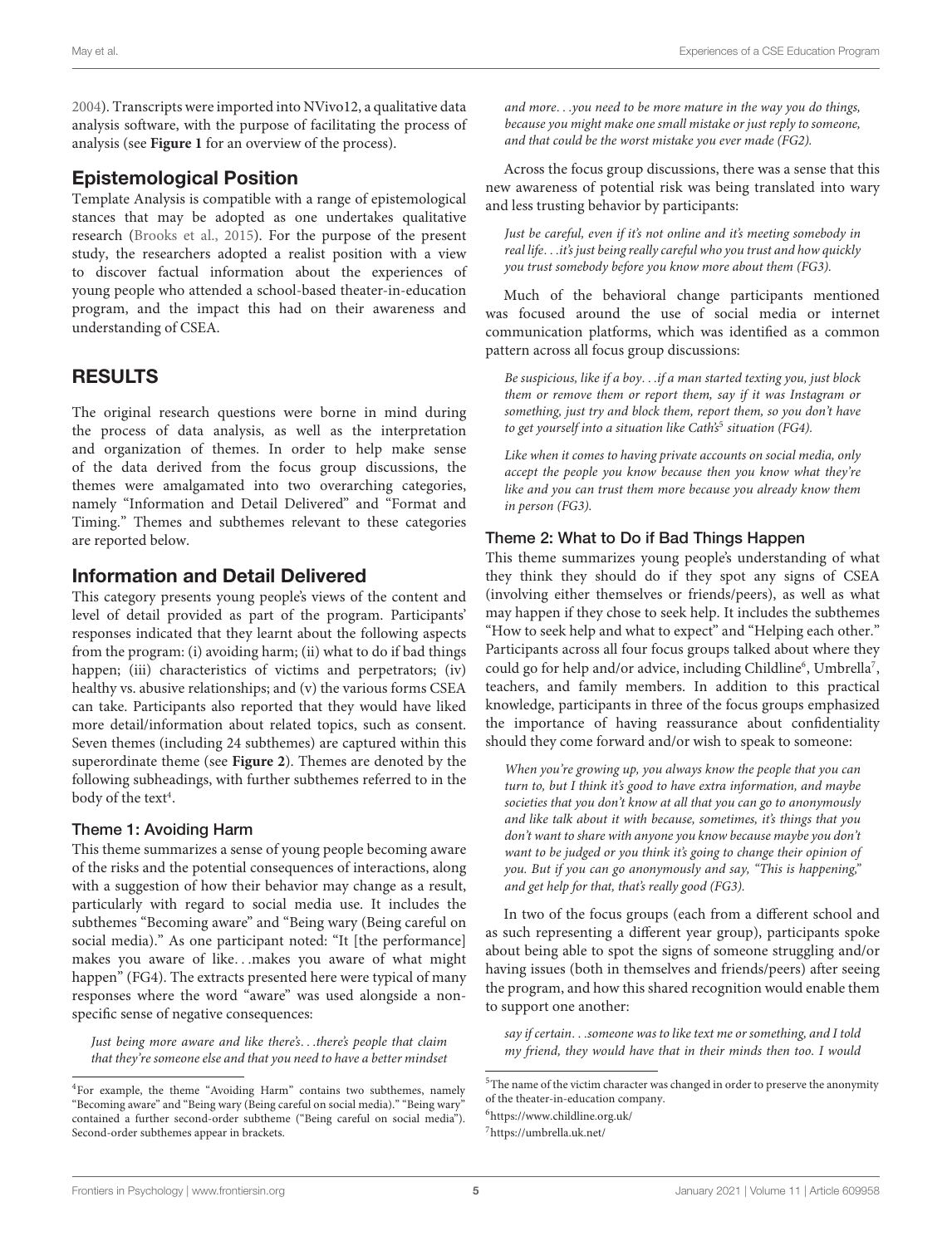<span id="page-5-0"></span>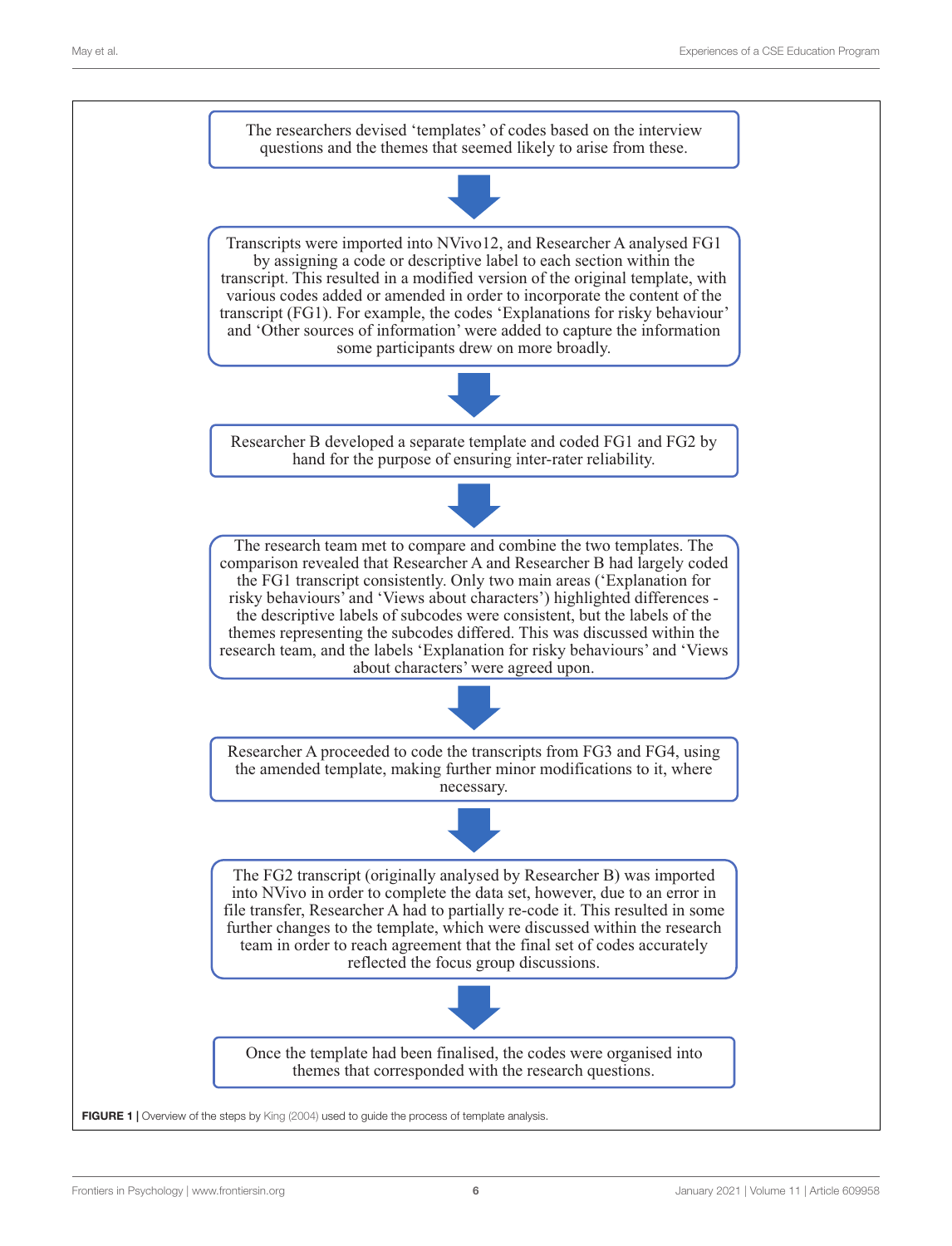

<span id="page-6-0"></span>have it, and other people would have it, so it's like it's distributed a lot through our age group (FG1).

### Theme 3: Victims

This theme summarizes a common pattern across all four focus group discussions which represents young people's views of the victim's character. It includes the subthemes "Victim blaming," "Impact of abuse" ("Societal victim blaming"), and "Views of the victim" ("Naïve or stupid?," "Innocent and uninformed," "Pity and sympathy," "Wanted things from perpetrator"), which capture a range of often contradictory perspectives about Cath's actions and the causes behind them.

### **Victim Blaming**

Some participants in each of the focus groups made statements which might be considered examples of victim blaming. They thereby held Cath at least partially responsible for being abused. Many participants made reference to the warning signs the perpetrator had displayed, and how they themselves had "known" that "there was something wrong with him" (FG1). Some quotes illustrate how some participants appeared to suggest that Cath's failure to recognize these signs, and/or her "irresponsible" behavior, made her at least somewhat culpable for what followed:

I personally think that the fact that she's 14 and she went into a bar and had like drinks, it was irresponsible in a way because she shouldn't have been like met someone online [. . .] but I did feel like really sympathy for her because she's like obviously thought this person trusted her and that. . .but then again, she was just being a bit irresponsible, in my opinion. I did feel bad for her but she was a bit irresponsible (FG3).

I have empathy for her because he took it too far, but then I kind of don't because she went and met up with him and still stayed with him after he lied about his age, and, em, even what he did the first time, and still carried on (FG4).

However, while some participants' apparent attribution of blame to Cath did not seem to shift, there was a sense that they felt more empathy for her as the story progressed:

At the start, I was kind of like. . .like I was kind of angry with her, like what is she doing, like why is she talking to random people, and then, as it went on, I was like, yes, she made a mistake, but then it shouldn't have got this far, and I felt really bad for her (FG2).

In two of the focus group discussions, there was some debate around the degree of blame the victim deserved, with participants often contradicting both each other and at times themselves:

I feel like she deserves 20% of the blame, and he deserves 85%. [. . .] So, you can also put 80% of the blame on him, 5% on Cath, and then that other 15% can just go to the school, her parents, and people like that who haven't told her (FG1).

I don't think it was all down to him. I think, in the first place, like social media is obviously a big platform that people talk about with all this thing happening about vulnerability and stuff, but she shouldn't have done it in the first place. But even if she did, or if she was put in that place without her even doing that, then it was obviously his fault because he's manipulated her. . .which is why it's his fault (FG2).

### **Impact of Abuse**

The majority of participants appeared to be anticipating that CSEA would have far-reaching consequences for the victim, and spoke of Cath's life being "ruined" or "wasted." In two focus group discussions, participants' perceptions of these consequences seemed to be influenced by societal attitudes toward victims of CSEA:

Because he said, he said something like, "Nobody's going to want damaged goods"—that's what he said. And like that obviously hit her because she knows it's true. So, in that situation, she'd probably think to herself, "Is it better for me to just leave it, rather than being demeaned in society, or should I go out there and try and work harder to get out of it?" (FG2).

### **Views of Victim**

Participants expressed a variety of different views of and feelings toward Cath, including: (a) pitying her, (b) seeing her as innocent, (c) debating whether she was naïve or stupid, and (d) thinking that she wanted things from the perpetrator (see **[Table 1](#page-7-0)**). Interestingly (in light of the victim blaming demonstrated above), participants in two of the focus groups suggested that it was not Cath's fault that she lacked information about CSEA, and that others were to blame for failing to give her the relevant awareness and understanding that might have protected her.

### Theme 4: Perpetrators

This theme summarizes the negative views young people expressed about perpetrators of CSEA, and the character in the performance, respectively. It includes the subthemes "Blaming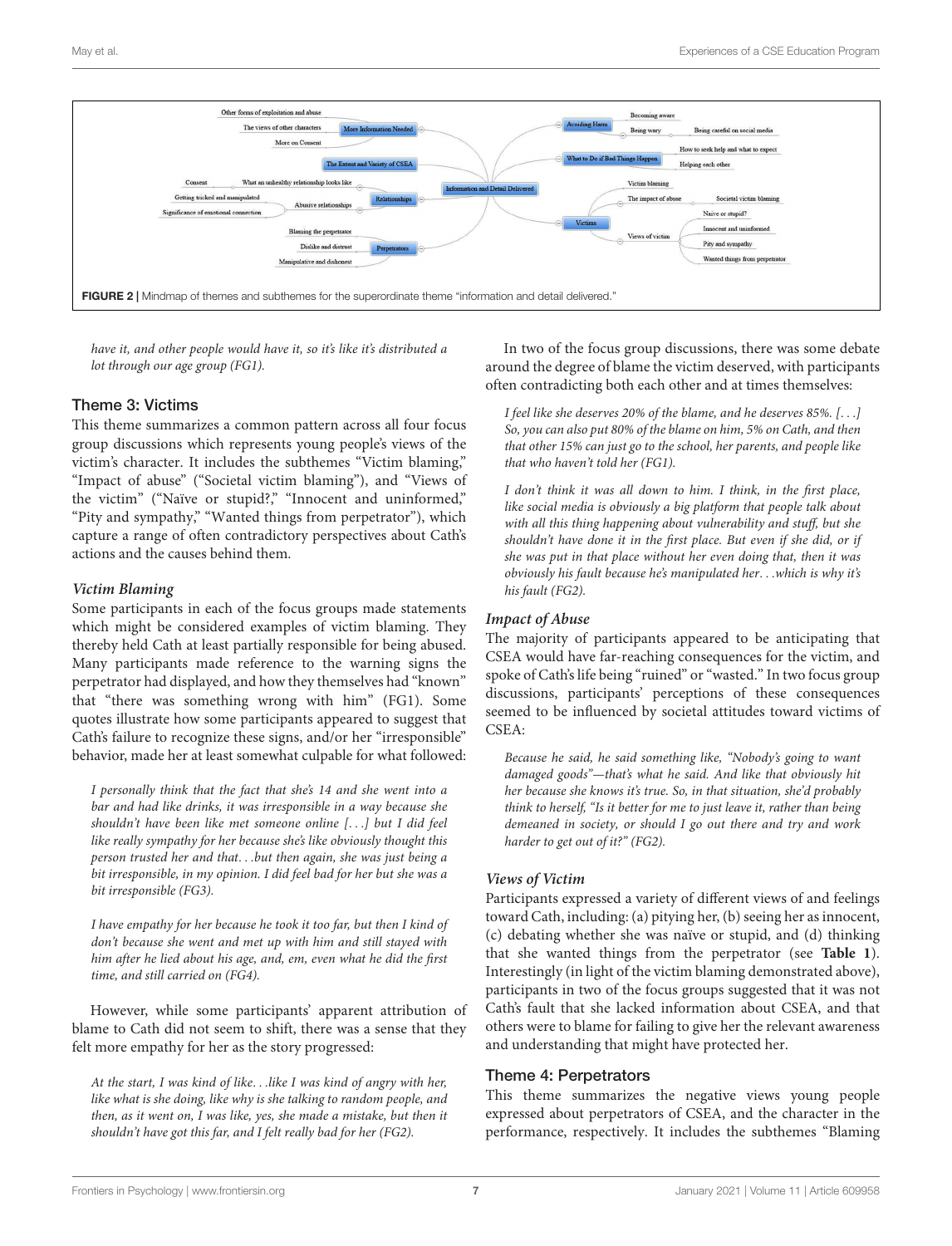#### <span id="page-7-0"></span>TABLE 1 | Themes and quotes identified in relation to views of the victim.

<span id="page-7-1"></span>TABLE 2 | Themes and quotes identified in relation to views of the perpetrator.

|                                      | Quotes                                                                                                                                                                                                                                                                                                                                                                                                                                                                                                                                                                                                                                           |
|--------------------------------------|--------------------------------------------------------------------------------------------------------------------------------------------------------------------------------------------------------------------------------------------------------------------------------------------------------------------------------------------------------------------------------------------------------------------------------------------------------------------------------------------------------------------------------------------------------------------------------------------------------------------------------------------------|
| Pity and<br>sympathy                 | I pitied her. I mean, it was just sad, like she wasted so much<br>time for herlike of her life, just because of one mistake she<br>made. (FG1)<br>Because I generally think that she was just like, you know, trying<br>to gettrying to be happy and all, but likethings like didn't<br>go the way that she wanted, so I kind of felt sorry for her really.<br>(FG3)                                                                                                                                                                                                                                                                             |
| Innocent and<br>uninformed           | She's still like an innocent child who doesn't understand like<br>what's going on in the world." (FG3)<br>P1: Yeah. Because I don't think anyone told Cath what, em,<br>people would do to her.<br>P2: Yeah, she hasn't been educated correctly. (FG1)                                                                                                                                                                                                                                                                                                                                                                                           |
| Naïve or<br>stupid?                  | P1: She was a stupid teenager.<br>P2: No. she wasn't!<br>P1: Yes, she was.<br>P2: She wasn't stupid, she was naïve-there's a difference.<br>P1: Yeah, innocent but stupid, so, you knownaïve<br>P2: No, naïve and stupid are two different things. (FG1)                                                                                                                                                                                                                                                                                                                                                                                         |
| Wanted things<br>from<br>perpetrator | There was like someone who was being there and like kind<br>ofbeing that person that she could go to because there was<br>no one else for her to go to. So, it's likeshe saw him as like a<br>cool person in a way because he was offering her like things<br>that like she couldn't go and get herself, like alcohol and things<br>like that. (FG3)<br>I think that likeyou see likeshe wanted thatlove from<br>somebody, like for someone to comfort her and all that stuff,<br>because you could tell by the way-like she was goinglike<br>she was on her page looking, like going with the intention to<br>look for males likeand then (FG2) |

the perpetrator," "Dislike and distrust," and "Manipulative and dishonest." Participants expressed almost globally negative views of the character, with responses indicating that they blamed him for his actions, disliked and distrusted him, and viewed him as manipulative and dishonest (see **[Table 2](#page-7-1)**). It was notable that despite the prevalence of victim blaming, it was clear that participants in three of the focus groups blamed the perpetrator too.

### Theme 5: Relationships

Young people predominantly spoke about negative, abusive, or non-consensual aspects of romantic relationships, as captured in the subthemes "What an unhealthy relationship looks like" ("Consent") and "Abusive relationships" ("Getting tricked and manipulated," "Significance of emotional connection"). It was of particular note that they were able to offer little explanation and/or understanding of what a "healthy relationship" entails, and mostly defined a "healthy relationship" in terms of what it is not, thereby focusing minimally on any positive relationship aspects. While present across three of the focus group discussions, "What an unhealthy relationship looks like" was merely referred to marginally:

Because I think, if you feel like you can talk to someone and tell them that you don't want to or you do, that's a healthy relationship, but if you're constantly living in fear and thinking, oh, when I get home, I can't. . .I can't do something or I can't do this because someone's going to say something or I'm going to be judged or something, that's

|                               | Quotes                                                                                                                                                                                                                                                                                                                                                                                                                                                                                                                          |
|-------------------------------|---------------------------------------------------------------------------------------------------------------------------------------------------------------------------------------------------------------------------------------------------------------------------------------------------------------------------------------------------------------------------------------------------------------------------------------------------------------------------------------------------------------------------------|
| Blaming the<br>perpetrator    | I really dislike him because like he's like, what, 20, he knows like<br>faking his age is wrong, especially to a 14-year-old, because he<br>knows that they'll fall for it because of how young they are, so,<br>obviously, he knew that was wrong. So, like I don't really like<br>him for doing that. (FG3)<br>I don't think she got herself in—like she was naïve in that she<br>didn'tshe didn't know to likeshe didn't block him<br>straightaway. However, it's still his fault, like you can't blame the<br>$qirl.$ (FG1) |
| Dislike and<br>disgust        | Dehumanizing. To [make like] a 14-year-old girl have sex with<br>men so he can get money-I thought it was absolutely<br>disgusting! Horrible! (FG3)<br>I don't like him. I don't like him. (FG2)                                                                                                                                                                                                                                                                                                                                |
| Manipulative<br>and dishonest | Him talking to her constantly and like just saying things and<br>muddling up her own words and making her think randomly,<br>making her confused herself, she won't know, in that situation,<br>like she won't know whether she did say yes or no, like she will<br>just be confused because he's just constantly confused her and<br>manipulated her. (FG2)<br>He was lying the whole time. (FG1)                                                                                                                              |

an unhealthy relationship because you're constantly living in the fear that you're going to be judged or you're going to be hurt or omething if you don't, if you don't agree to it, which is probably tow she felt (FG2).

Participants briefly discussed the importance of consent, however, they mainly referred to it as an aspect that characterizes a healthy relationship. As the following extract illustrates, the majority of participants did not go on to define it, nor explained how they thought it was established, but merely discussed it in terms of its absence and the ensuing consequences thereof, as well as instances where consent was not given:

there's got to be consent off both people for it to happen, otherwise it can get a bit serious within court and police and stuff like that so. . .. (FG4)

Participants in all of the focus groups identified trickery and manipulation as key features of abusive relationships, with many participants expressing surprise that a victim could be manipulated into such situations without the use of overt force:

I obviously knew that things like this happened and I was like aware that people can get involved in things they don't want to get involved in, but I thought it was more like people would be forced or pressured into it, rather than doing it because they wanted to protect the person that was getting them involved because they'd like tricked them that much. I thought that was really kind of. . .terrible (FG3).

Related to this was a sense of realization amongst participants that victims may have feelings for their abusers, and that this is how they are able to exploit them, resulting in victims agreeing to things they would never otherwise have agreed to:

When I watched the performance, I knew the majority of the things that was going on, like I like understood it and I already was like aware of it, but the one thing that like I definitely got informed about was about, em, the way someone can use someone else to do something for them, like have sex with multiple people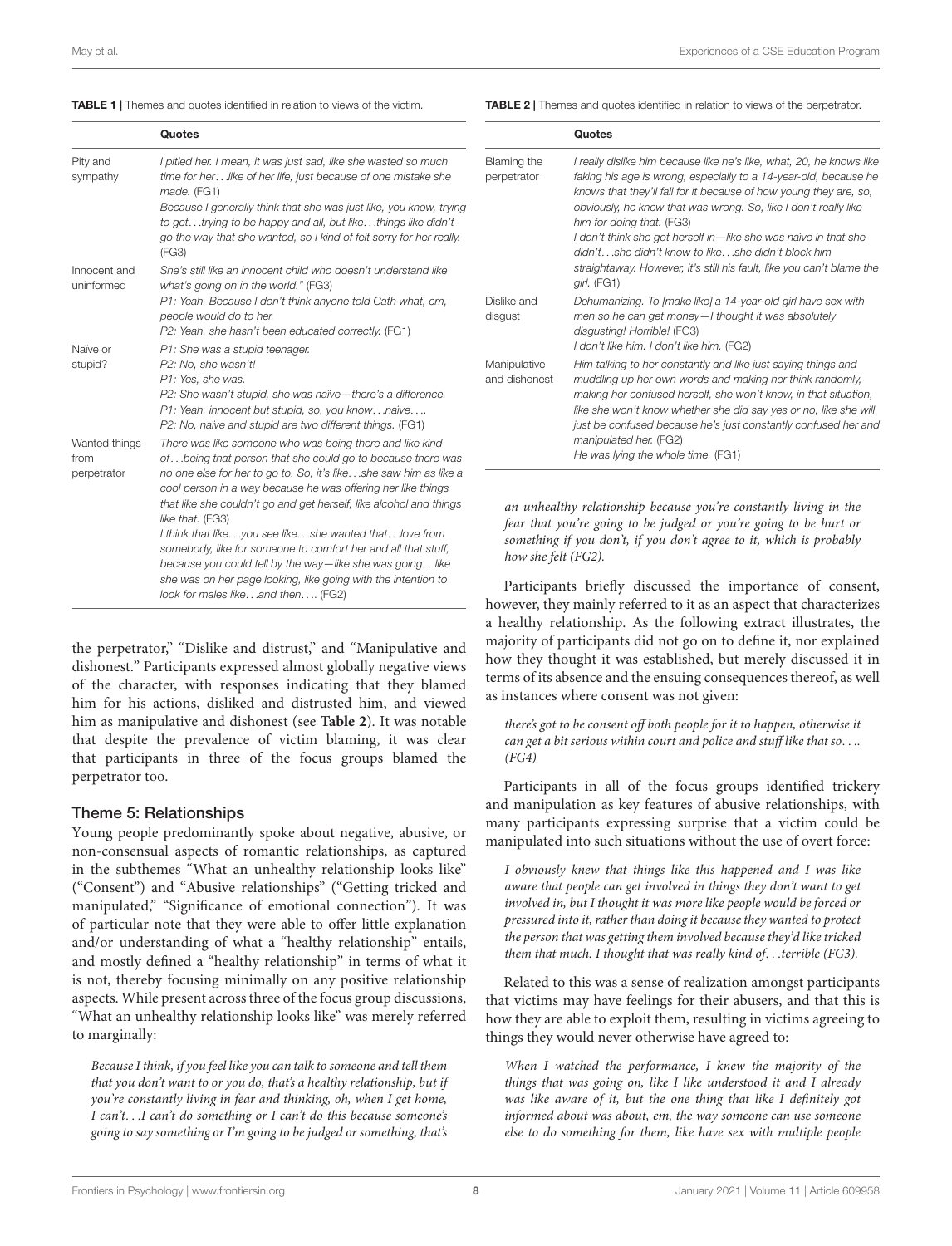and. . .because they know that that one person has like an emotional connection to them (FG3).

#### Theme 6: The Extent and Variety of CSEA

Participants in two of the focus groups reported that they had learnt more about other potential forms of exploitation and abuse through the program, explaining that they had known about single-perpetrator-to-single-victim abuse, but were not aware (prior to the program) of multiple victims being abused by one perpetrator, and/or one victim being abused by multiple perpetrators:

. . .it doesn't have to be the person at hand who is like abusing them sexually or physically, it can be multiple people who they might not even know (FG3).

#### Theme 7: More Information Needed

This theme summarizes the range of topics young people highlighted as wanting more information about. It consists of the subthemes "Other forms of exploitation and abuse," "Views of other characters," and "More on consent." There were various suggestions from participants regarding other forms of abuse they thought should be depicted, including county lines, radicalization/extremism, and indecent images of children. Participants in two of the focus groups reported that they would have liked to hear the views and experiences of other characters, such as the perpetrator and the victim's parents (see **[Table 3](#page-8-0)**). In particular, and perhaps most significantly, consent was identified by some participants as an aspect deserving of and needing more attention. As can be seen in the extracts in **[Table 3](#page-8-0)**, participants in two of the focus groups appeared to be confused about the concept of consent and what it meant/represented.

### Format and Timing

This category presents young people's views of the accessibility, appropriateness, and timeliness of the program, as well as how effective, enjoyable and believable they found it, and the emotional impact it had on them. Six themes (including 20 subthemes) are captured within this superordinate theme (see **[Figure 3](#page-9-0)**). Themes are denoted by the following subheadings, with further subthemes referred to in the body of the text.

#### Theme 1: Effectiveness

This theme summarizes young people's views of the effectiveness of the format of the program. It consists of two subthemes, namely "Use of theater helped" ("Connecting with characters," "Better than just being told," "Memorable," "Visualizing") and "Useful to have it at school." A view strongly endorsed across all focus group discussions was the positive impact of using a live theater performance to tell the story. Several participants made reference to being able to "visualize" the story (due to the live element of the program), and that this along with the emotional connection to the characters made them more likely to remember what they had seen. Furthermore, there was a sense that this facilitated participants putting themselves in the victim's shoes (see **[Table 4](#page-9-1)**).

Participants in one focus group reported that it was helpful to see the program in the context of the school day, as this <span id="page-8-0"></span>TABLE 3 | Themes and quotes identified in relation to suggestions for more information.

|                                             | Quotes                                                                                                                                                                                                                                                                                                                                                                                                                                                                                                                                                                                                                                                                                                                                                                                                                                                                                                                                    |
|---------------------------------------------|-------------------------------------------------------------------------------------------------------------------------------------------------------------------------------------------------------------------------------------------------------------------------------------------------------------------------------------------------------------------------------------------------------------------------------------------------------------------------------------------------------------------------------------------------------------------------------------------------------------------------------------------------------------------------------------------------------------------------------------------------------------------------------------------------------------------------------------------------------------------------------------------------------------------------------------------|
| Other forms<br>of exploitation<br>and abuse | And, you know, the people in this school very, very need a<br>workshop or a drama piece on child pornography because these<br>little children are doing the most. They need lessons (FG1)<br>That's also why I think we need to learn more information about<br>the other ones [forms of exploitation] because I wasn't aware of<br>the, em, traveling with drugs [to other people] because they didn't<br>want to—again, I can't remember what it's called. But I wasn't<br>aware of that at all, so that was something new to me, but that<br>also made me realize, because it was also presented as one<br>thatlike the most common, right now, especially for young<br>people, it really showed the fact that I feel like sexual<br>exploitation isn't presented too much, but it's presented like a lot<br>more than everything else, and I feel like the others need to be<br>addressed just as much as sexual exploitation." (FG3) |
| Views of<br>other<br>characters             | I thoughtyou know how he did the [hot-seating] for, em, Cath,<br>we could have like done that on him to see what he would have<br>done withlike why he was so desperate for money. (FG3)<br>I think I would have liked to have seen what her family thought<br>about it after and like people in the community, so like how she<br>would go around Like she said herself that people would still<br>make snide remarks or some people will try and help her, but I'd<br>like to see it, like I'd like to see her carrying on with her life and<br>see how she gets through it or seeing how hard it is and how<br>her-I want to see like her family's opinions as to how if they<br>were being supportive or if they were like it's also her fault. I<br>wanted to see that as well. (FG4)                                                                                                                                                |
| More on<br>consent                          | I think, even though that grooming was a very good topic, they<br>probably should have done like a different topic, like, like, em,<br>consent and stuff like that, and more focus on consent and that<br>because that's stuff that happens more (FG1)<br>Participant 1: Consent is a scary thing.<br>Researcher: Consent?<br>Participant 1: Yeah, because women can withdraw consent<br>after-I can [].<br>Researcher: Well, anyone can withdraw consent.<br>Participant 2: Anyone can withdraw - don't just say women!<br>Participant 1: I know, I know, I know, but it's mostly women that<br>do it. (FG1)<br>Participant: I don't get consentlike I don't get it like Not to<br>like I don't want to sound rude, but like<br>Researcher: That's alright, go on?<br>Participant: How do you just not say no? (FG2)                                                                                                                     |

ensured that everyone (including teachers) was exposed to the same information:

if that happened to me, I'd talk to, they also have seen it as well. I would have it, and other people would have it, so it's like it's distributed a lot through our age group (FG2).

#### Theme 2: Enjoyment

Participants in three of the focus groups expressed that the performance had been "entertaining" (FG1) or enjoyable: "it was a good show and all" (FG3).

#### Theme 3: Believability

This theme summarizes young people's views on how believable they thought the program was. It consists of two subthemes, namely "Believable" and "Not believable enough" ("It's different in real life," "They made it look too easy"). While participants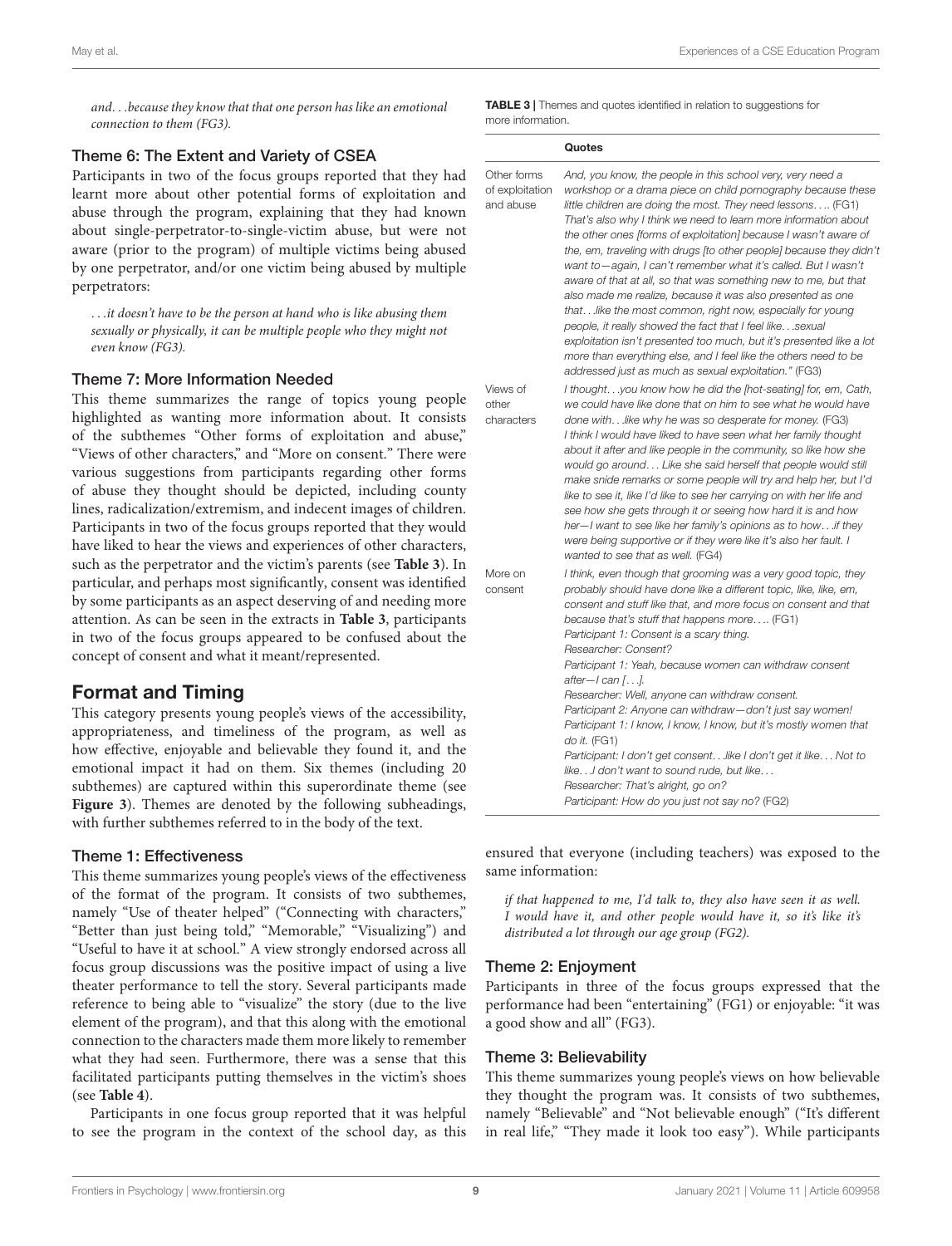

<span id="page-9-0"></span>in three focus groups felt that the program was believable, they thought that some aspects were unrealistic. For example, participants in two focus groups highlighted the evident discrepancy between the perpetrator character's true age and the age he claimed to be: "His age. Like he's saying he's 17 but he looks like he's 55. . . No one's going to believe that." (FG1). The same participants also reported that the performance made it look as though it was easy to avoid perpetrators:

I think also that, em, in the drama, it was too easy for him to do it. Like people need to understand that they ain't just going to do that. You're going to like say, "Oh yeah, I wouldn't let them take me out like that." They need to understand that they will work harder (FG1).

A pattern that was identified in three of the focus group discussions was an acknowledgment by participants that reality would be different to watching a play. More specifically, participants realized that the warning signs that may have seemed obvious to them as an audience would be more difficult to spot in real life: "If like, obviously, watching it, you can kind of maybe see where it's going, but if you're in that situation, you don't have a clue what's going to be happening in the future" (FG3).

<span id="page-9-1"></span>TABLE 4 | Themes and quotes identified in relation to use of theater.

|                                | Quotes                                                                                                                                                                                                                                                                                                                                                                              |
|--------------------------------|-------------------------------------------------------------------------------------------------------------------------------------------------------------------------------------------------------------------------------------------------------------------------------------------------------------------------------------------------------------------------------------|
| Connecting<br>with characters  | I feel it's like easier to connect with the characters like in that<br>play, em, and it just made it much more effective. (FG2)<br>I think just seeing it sort of performed, it just shows you what<br>happens and the emotional level of the - like, for example, what<br>was her name, Cath, Cath must have felt or how she [would be<br>scarred] for the rest of her life. (FG3) |
| Better than just<br>being told | Yeah. It's better if you see it than rather reading it or like<br>listening to it because, like she said, you can visualize it and see<br>what they're thinking and what they're feeling. But when you're<br>like, em, when you're reading it, it's like very hard to picture in<br>your head what's happening and how they feel and stuff. (FG2)                                   |
| Visualizing                    | It's easier to visualize then. (FG1)<br>Actually seeing the characters react, it just changes how like the<br>situation plays out. (FG1)                                                                                                                                                                                                                                            |
| Memorable                      | But likeyou only get this play like once, and the play is<br>effective because youyou have it once and you visualize it,<br>you see it, and it's a good thing because you don't forget it.<br>Like I could remember that he said she's damaged goods, but<br>that only came to me because I actually remembered the play,<br>and it kind ofand it kind of touched me. (FG2)         |

### Theme 4: Emotional Impact

This theme summarizes a range of emotions young people described feeling when watching the program. It consists of four subthemes, namely "Upset and sad," "Angry," "Worried and scared," and "Upsetting but necessary" (see **[Table 5](#page-9-2)**). A common pattern identified across all focus group discussions was participants reporting to have found the performance upsetting and/or sad, as well as scary and/or worrying. In two of the focus group discussions, a pattern of anger was also identified. However, there was a strong sense that the elements of the performance that triggered those emotional responses were necessary in order for the program to be effective:

Children can't tell what that is, like they don't know it's grooming until you actually tell them what grooming is (FG1).

Participants in three focus groups felt that the delivery of the program had been sufficiently sensitive, and again seemed to suggest that a degree of reality was important in delivering the message:

I think it was like quite sensitive in the way it was delivered. . . But also, I think, with topics like this, there's only a certain level of sensitivity you can provide because, at the end of the day, it needs to be a reality check. It needs to be. . .this happens and something needs to be done about it, basically (FG3).

### Theme 5: Not Taken Seriously

While this theme was not very prominent across the focus group discussions, there was a sense from some participants that the

<span id="page-9-2"></span>

| <b>TABLE 5</b>   Themes and quotes identified in relation to emotional impact. |                                                                                                                                                                                                                                                                                                                                   |  |
|--------------------------------------------------------------------------------|-----------------------------------------------------------------------------------------------------------------------------------------------------------------------------------------------------------------------------------------------------------------------------------------------------------------------------------|--|
|                                                                                | Quotes                                                                                                                                                                                                                                                                                                                            |  |
| Upset and sad                                                                  | I don't know, I just felt really upset, like I was on the verge of<br>tears. I was likehow can someone be sosly and malicious<br>to manipulate someone like that? (FG2)<br>It kind of made me feel like upset becausenot because<br>personally but because I empathized with all the characters and<br>I felt bad for them. (FG3) |  |
| Angry                                                                          | It made me feel angry because they're horrible people. (FG3)<br>I didn't feel as like angry at him [character in the workshop] than<br>I was with [the character of the perpetrator]. (FG2)                                                                                                                                       |  |
| Worried and<br>scared                                                          | Well, I was scared at one point. (FG1)<br>It made me scared because it'slike anybody that that can<br>happen to, so $(FG4)$                                                                                                                                                                                                       |  |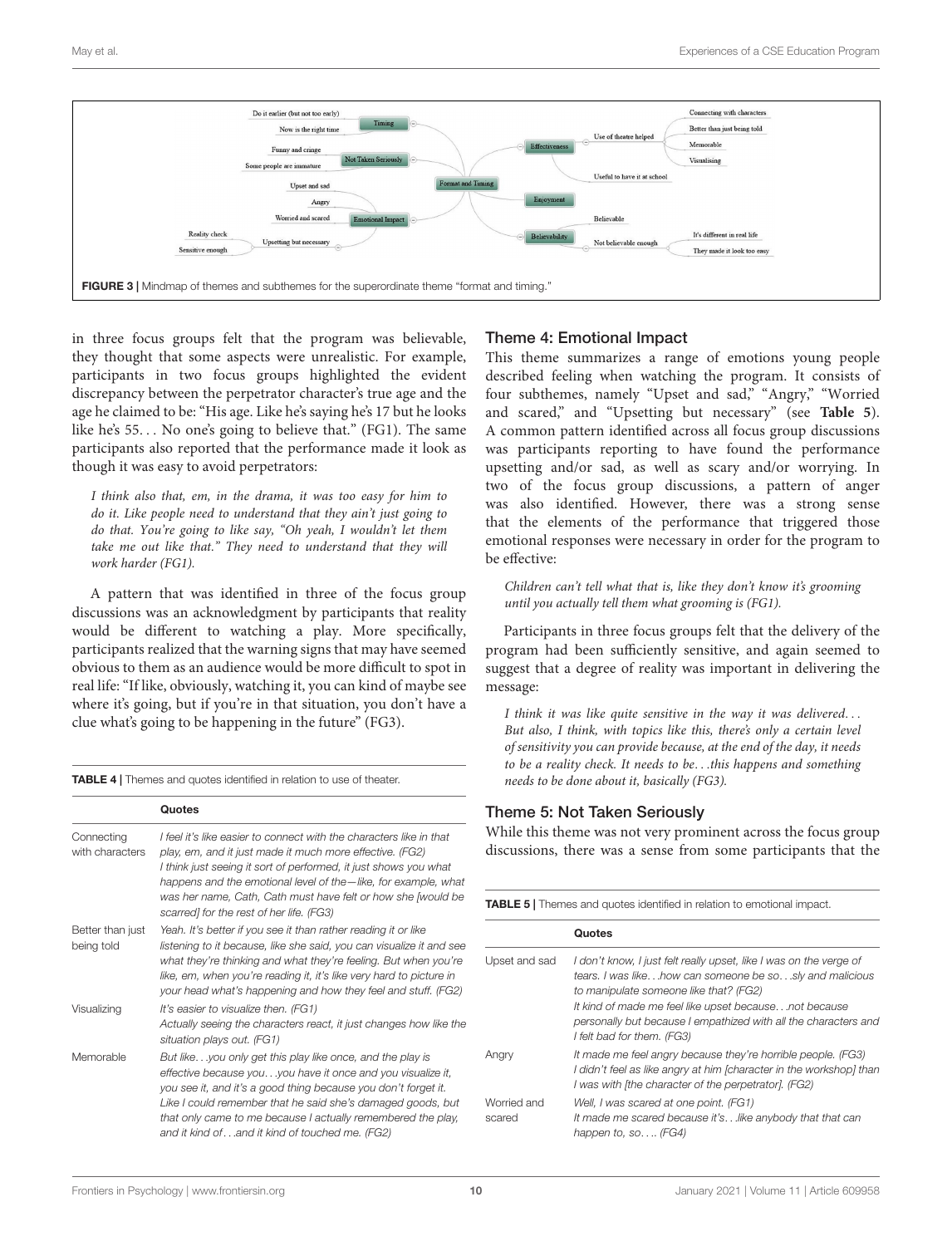program had not been taken seriously by everyone. They reported that this may have been due to different reasons, represented in the subthemes of "Funny and cringe" and "Some people are immature" (see **[Table 6](#page-10-0)**).

### Theme 6: Timing

This theme summarizes the range of opinions expressed by young people about the timeliness of attending the program. It consists of two subthemes, namely "Do it earlier (But not too early)" and "Now is the right time." The question around timing of the program generated considerable discussion in all of the focus groups, with participants generally agreeing that now was a good time to have seen the program, while also suggesting that it could be shown to younger children as well. Views on how much earlier young people should receive the program were more varied. One participant endorsed seeing the program both now and later: "I think it was a good time now, but I think they should warn us like again, so like for people who just didn't take it seriously" (FG3).

### **Do It Earlier (but Not Too Early)**

While several responses cautioned against the program being delivered too early [i.e., "Not to primary schools." (FG1)], the majority of participants endorsed showing it to children younger than themselves, and suggested that if Cath had had more awareness of and information about CSEA when she was younger, this might have led to a different outcome for her:

Cath, she was technically in the situation in our year group. She didn't know about it before that. So, if she was maybe like 8, 9, like so it could start from there, and then having more conversations about it, it could progress until the full understanding, and like prevent stuff from happening, it would have had more of an effect for her to make the right decisions (FG2).

### **Now Is the Right Time**

Despite some debate on the issue of timing, participants in all focus groups endorsed that the time at which they had seen the program was right. There was no suggestion that the timing was poor and/or inappropriate, and participants in all focus groups referred to the particular stage they are at in their lives, emphasizing the relevance of the program to this:

This is the age where things like this can actually start happening to people we know. Like it can happen younger, it can happen older, but around this age is when things can start, so it's good to kind of prepare people with the knowledge so then, as things go forward,

<span id="page-10-0"></span>TABLE 6 | Themes and quotes identified in relation to not taken seriously.

| Funny and<br>cringe         | That was the funniest part of the whole play: she goes, "I love<br>you," and he goes "I know." (FG1)<br>Yeah, likeem, like half of it, the first half of it was likethey<br>thought it was like a bit funny and like, you know, cringe<br>[laughing]. (FG3)                                               |
|-----------------------------|-----------------------------------------------------------------------------------------------------------------------------------------------------------------------------------------------------------------------------------------------------------------------------------------------------------|
| Some people<br>are immature | Some people took it more seriously than others. (FG1)<br>I feel likenotlike out of the whole year, there's going to be<br>two or three people that don't maybe take the ideas on-board<br>as well as everybody else because of maturity issues or<br>whatever, but you're always going to get that. (FG3) |

they can be more careful, be more prepared, and not get themselves into situations like this (FG3).

# **DISCUSSION**

Findings from the present study suggest that young people who attended a school-based theater-in-education program developed new awareness and knowledge around CSEA, including victims, perpetrators, unhealthy, and abusive relationships, as well as how to avoid harm and what to do "if bad things happen." Young people demonstrated an increased awareness of these aspects during the focus group discussions, and clearly identified possible ways of changing their behavior (by means of the subthemes "Being wary" and "Being careful on social media"), however, unfortunately, it was not possible to determine whether this increased awareness translated into actual behavioral change. Young people reported that they would have liked to receive more information about the concept of consent, and the views and experiences of other characters, especially the perpetrator and the victim's parents. Furthermore, their responses to questions about healthy relationships and consent suggest that they were predominantly defining these in terms of what they are not (i.e., by referring to aspects characteristic of unhealthy and abusive relationships).

In terms of the format and timing of the program, the majority of young people reported that the theater-in-education element of it helped them to connect with and remember the story, as well as making it more real—"better than just being told." Young people generally felt that it was beneficial for the program to take place during school time, with everyone having to attend, and pupils and teachers thereby receiving and being exposed to the same information. Young people in all the focus groups endorsed that they had received the program at the right time. The majority of pupils (from both Year 9 and Year 10) also agreed that it would be useful to have this information earlier (e.g., at the start of secondary school), suggesting that it should be shown to children younger than themselves. While the focus group discussions featured some debate on how early was "too early," United Kingdom prevalence data highlight that around half of CSEA experienced by young people occurs prior to secondary school age [\(Office for National Statistics,](#page-14-1) [2020\)](#page-14-1). This signifies that targeting younger year groups may indeed be effective. In addition, some young people talked about experiencing negative emotional responses/states, while at the same time acknowledging that this was necessary and fitting given the purpose and subject matter of the program. Others reported that they and/or their classmates found the performance "funny" and/or "cringe worthy," suggesting that some young people had not taken it seriously.

Overall, our findings suggest that a school-based theaterin-education program can lead to increased awareness and understanding of CSEA in young people, as well as what to do "if bad things happen." According to [Fryda and Hulme](#page-13-10) [\(2014\)](#page-13-10), knowledge gain is the most commonly captured outcome for SSAPPs undoubtedly due to the relative ease of measurement. However, [Williams](#page-14-9) [\(2019\)](#page-14-9) highlights that there is no indication of whether improving young people's knowledge of CSEA leads to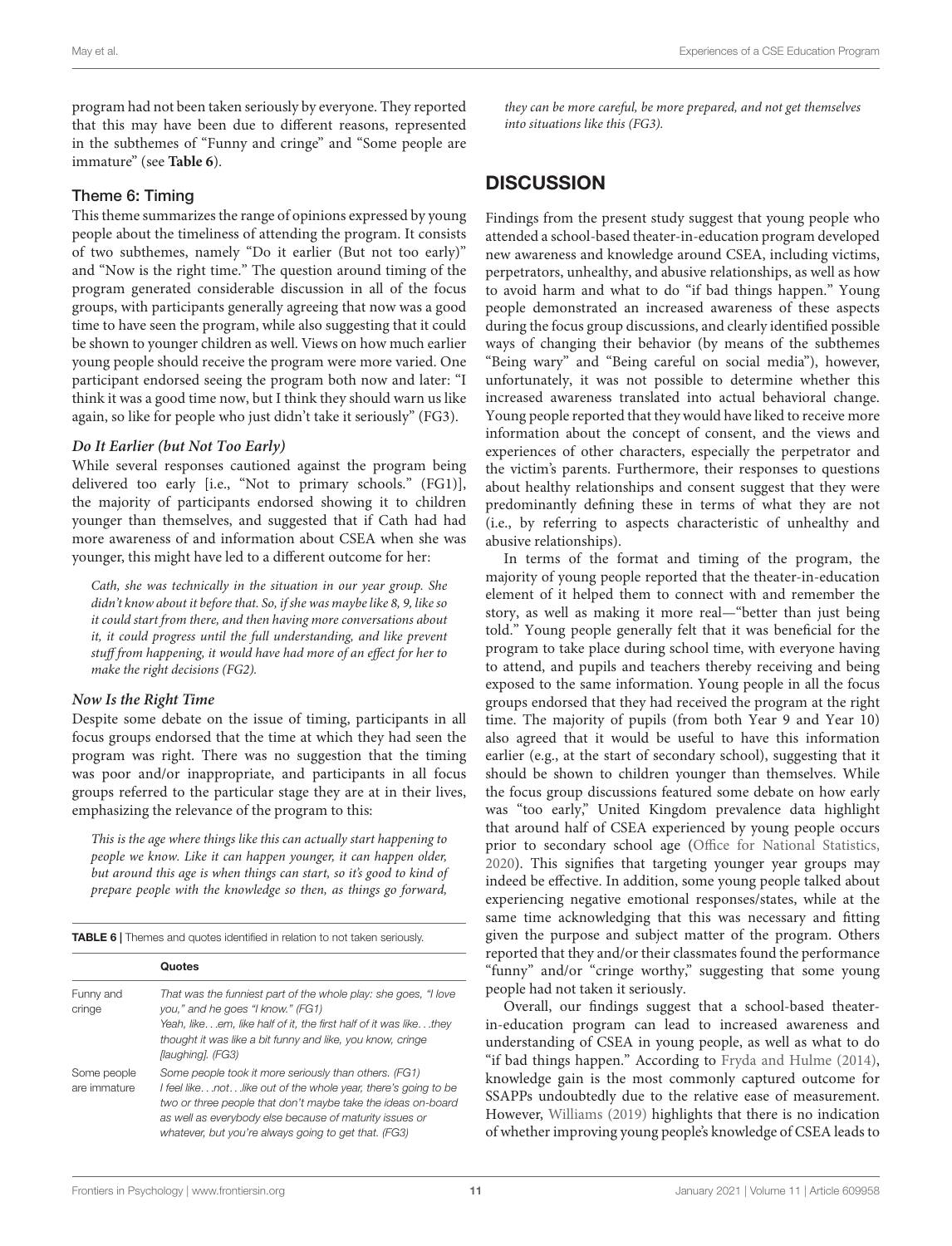an actual reduction in victimization. More specifically, [Finkelhor](#page-13-16) [et al.](#page-13-16) [\(1995\)](#page-13-16) argue that education that aims to prevent CSEA does not necessarily stop abuse from occurring, and that even when young people understand preventative measures and strategies they may still go on to experience CSEA [\(Pelcovitz et al.,](#page-14-13) [1992\)](#page-14-13). While the program involved in the present study appears to have contributed to young people's increased awareness and understanding of CSEA (and their hypothesizing about potential behavioral change in the future), we were not able to determine whether this translated into *actual* behavioral change.

It is of particular note that the level of victim blaming present in young people's responses during the focus group discussions was unexpected, given the program's aim of increasing young people's empathy for victims of CSEA. Despite the fact that many expressed pity and sympathy for the victim in the program, and a strong dislike and/or disgust for the perpetrator, the majority of young people still at least partially blamed her for being abused. However, there were interesting nuances in young people's responses in that they reflected on the fact that some manipulation may not be as overt, and therefore more subtle as a result. While some young people blamed the victim for not heeding warning signs and engaging in "risky" behavior, others also felt that responsible others had failed in not providing her with the awareness and understanding that would have allowed her to protect herself. In addition, some young people recognized that warning signs of CSEA may be much harder to identify and spot in real life, however, interestingly, this was not reflected in their views/perceptions of the victim.

In particular, a certain level of awareness of the victimblaming attitudes held by society at large was evident in the discussions by some young people. This suggests that some of the attitudes and views they endorsed may originate from exposure to common societal discourses around sexual violence and consent. Unfortunately, British young people and adults alike are presented with many examples of victim-blaming narratives in the media, at times even from public sector organizations such as the police and the judicial system (e.g., [Halliday,](#page-13-17) [2019;](#page-13-17) [Petter,](#page-14-14) [2019\)](#page-14-14). Challenging these is therefore likely to be a substantial and enduring task for those who deliver school-based intervention programs, and we must also be realistic about how much change is achievable in relation to this in young people, when a substantial proportion of the adult world continue to subscribe to these attitudes and views. In addition, research has demonstrated a link between victim blaming and traditional views of gender roles [\(Ben-David and Schneider,](#page-13-18) [2005\)](#page-13-18), with people being more likely to blame a woman for being sexually assaulted if they perceive her to be non-conforming to stereotypically female behaviors and traits (e.g., [Kunst et al.,](#page-13-19) [2018\)](#page-13-19). This would suggest that confronting attitudes and perceptions around traditional gender roles may be a route through which SSAPPs may be able to open up a dialogue about these issues with school-aged children and young people.

In reviewing SSAPP evaluation methods, [Fryda and Hulme](#page-13-10) [\(2014\)](#page-13-10) noted that it was rare for programs to use standardized measures, usually devising their own and/or heavily adapting those in existence. The same is true of the company involved in the present study, who developed their own questionnaires based on the aims of the program. However, [Fryda and Hulme](#page-13-10) [\(2014\)](#page-13-10)

highlight that several standardized measures have been used to evaluate SSAPPs, including the Children's Knowledge of Abuse Questionnaire [\(Tutty,](#page-14-15) [1992\)](#page-14-15) (used by [Daigneault et al.,](#page-13-20) [2012\)](#page-13-20), and the "What If" Situations Test [\(Saslawsky and Wurtele,](#page-14-16) [1986\)](#page-14-16) (used by [Chen et al.,](#page-13-21) [2012;](#page-13-21) [Daigneault et al.,](#page-13-20) [2012\)](#page-13-20) in adapted forms. Adapting a standardized measure may be a means through which programs can measure their impact more meaningfully, as well as enabling more accurate comparisons across different interventions.

There is no fixed guidance as to what information SSAPPs should contain. [Topping and Barron](#page-14-7) [\(2009\)](#page-14-7) identified a number of key aspects that appear across various SSAPs. Some of these (e.g., being able to recognize CSEA, and knowing what to do when one experiences it) were evident in the program involved in the present study. However, the authors emphasize that there is a lack of evidence concerning the "differential effectiveness" of the key aspects they identified, and therefore called for more research to be conducted into this. Complicating this issue further is more recent evidence that contradicts established narratives of how perpetrators operate online, such as (i) perpetrators' main goal for engaging children and young people in sexually exploitative and abusive interactions online being "cybersex" (rather than a physical meeting); (ii) the majority of perpetrators not using deception and/or hiding their true age online; and (iii) perpetrators not necessarily engaging potential victims in a friendship-forming and/or relationship-forming stage as part of sexually exploitative and abusive interactions online [\(Kloess](#page-13-22) [et al.,](#page-13-22) [2015\)](#page-13-22). In addition, there appears to be a misperception among the general public and professionals of what constitutes "online grooming," and sexual exploitation and abuse of children via internet technologies, respectively. More specifically, research has shown that professionals who support young people in a therapeutic capacity sometimes perceive "online abuse" to be less impactful and of less urgent concern than "offline abuse." However, the same piece of research also discovered that "online abuse" can have just as much impact on young people as "offline abuse," with additional psychological effects due the unique elements of the online environment, such as being in constant contact with the perpetrator (particularly at night, which leads to lack of sleep and subsequent exhaustion), and enduring fear that explicit images may be distributed and made public online [\(Hamilton-Giachritsis et al.,](#page-13-4) [2017\)](#page-13-4).

While the majority of SSAPPs focus on increasing awareness and knowledge of a specific threat (e.g., CSEA) in school-aged children and young people, other programs have concerned themselves with teaching pupils more generic life skills. More specifically, in reviewing SSAPPs aimed at promoting internet safety in the US, [Finkelhor](#page-13-23) [\(2014\)](#page-13-23) argues that teaching children and young people such skills (e.g., conflict management, consequence anticipation, refusal techniques, and help-seeking) is a more effective preventative measure than targeted internet safety education. This suggests that a skills-based approach may be of more value in helping children and young people to avoid and/or safely navigate interactions online than any type of program that seeks to promote internet safety. It is also important to note that standalone SSAPPs are unlikely to achieve long-term impact, and that more intensive programs of longer duration and/or repeated exposure have greater effectiveness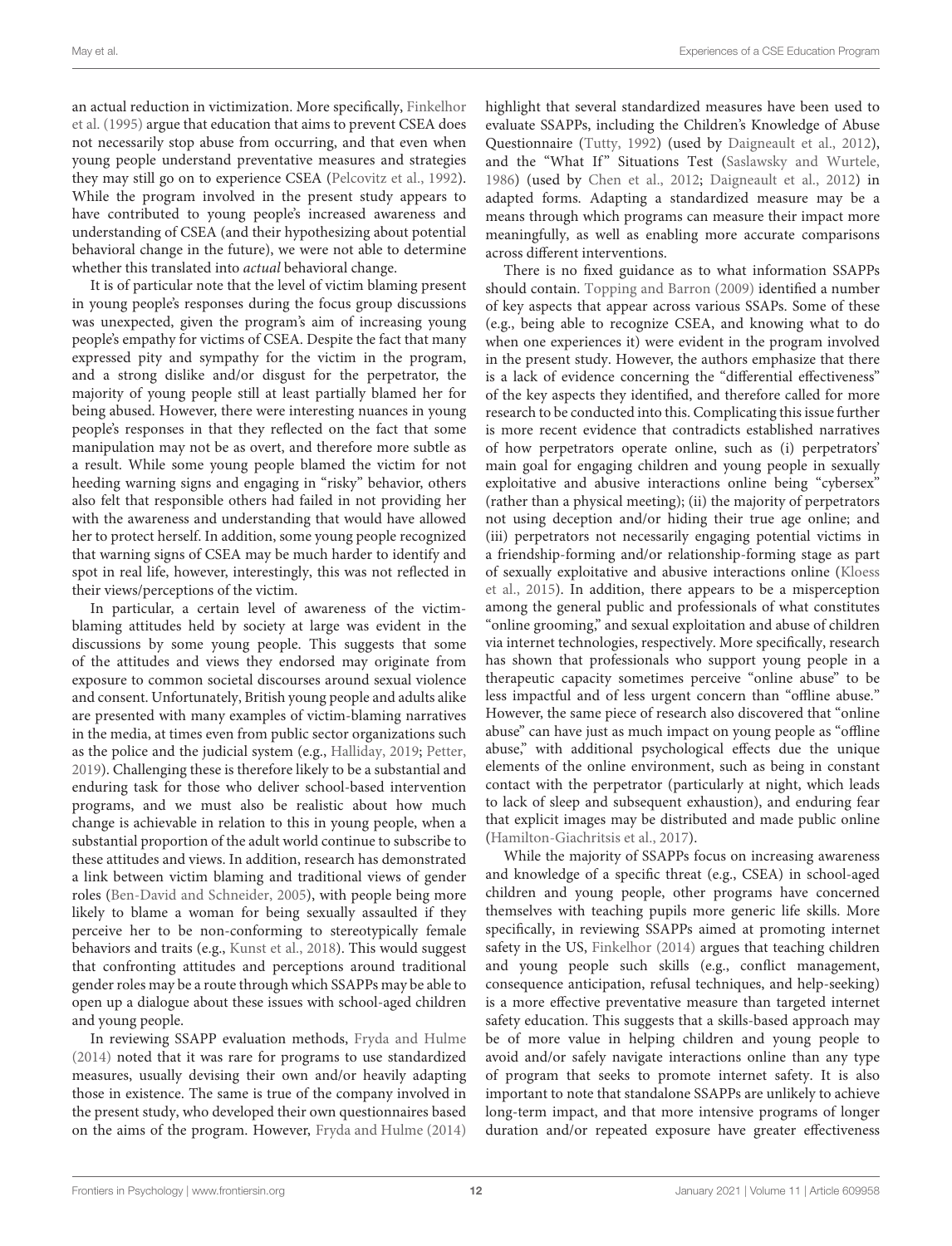[\(Bovarnick and Scott,](#page-13-6) [2016\)](#page-13-6). As such, it is important not to overstate their influence or value. In their review, [Whittle et al.](#page-14-6) [\(2014\)](#page-14-6) also highlight the importance of family systems and secure attachment relationships, and emphasize that insecure attachment relationships contribute to increasing vulnerability to CSEA in children and young people. Naturally, the issue of family dynamics and attachment relationships is difficult to mediate in the context of SSAPPs.

Furthermore, [Brown and Saied-Tessier](#page-13-5) [\(2015\)](#page-13-5) make an important point by noting that despite the popularity of SSAPPs, prevention should not be made the sole responsibility of children and young people. The move to situate preventative measures and strategies within SSAPPs has been criticized by some for the inherent assumption that children and young people have the ability and power to avoid being exploited and abused [\(Williams,](#page-14-9) [2019\)](#page-14-9). The lack of conclusive evidence that SSAPPs prevent experiences of CSEA led [Eaton and Holmes](#page-13-24) [\(2017\)](#page-13-24) to suggest that they should not be seen as "preventative" (although they may still have a positive impact). [Eaton](#page-13-25) [\(2017\)](#page-13-25) takes an even more critical stance by arguing that CSEA does not occur because children and young people lack awareness, knowledge and/or understanding thereof, but because perpetrators exploit and abuse them, and that similar preventative measures and strategies do not stop adults from being abused. She further cautions that we must retain a critical perspective on organizations who stand to benefit from the narrative that mere education can prevent CSEA.

While the present study offers unique insights into young people's experiences of attending a school-based theater-ineducation program, and the perceived impact this had on their awareness and understanding of CSEA, there are a number of limitations that require acknowledging. Firstly, young people self-selected to take part in the focus group discussions, which may suggest that they were generally more engaging, or had been impacted by the program. This group of young people is therefore not representative of the year groups of Years 9 and 10 overall. Secondly, given the very few male participants in the present study, it was not possible to determine differences between male and female young people in terms of the attitudes they held, the views they endorsed, as well as the level of impact the program had on them. In light of existing research demonstrating a link between victim blaming and traditional views of gender roles, this would have been interesting to explore in more depth. Thirdly, the present study did not consider the needs of young people with learning disabilities, or those in non-mainstream education (e.g., pupil referral units). Research indicates that young people with learning disabilities are more vulnerable to experiencing CSEA, and at a disadvantage with regard to accessing support and protection [\(Franklin et al.,](#page-13-26) [2015\)](#page-13-26). Finally, [Brown and Saied-](#page-13-5)[Tessier](#page-13-5) [\(2015\)](#page-13-5) point out that SSAPPs rarely deal with intrafamilial CSEA or harmful sexual behavior engaged in by young people, despite evidence suggesting that these are significant areas of concern. Taken together, this adds to the complexity in terms of how to identify and evaluate the most useful and effective content for SSAPPs.

There are a number of complex factors and issues that impact on the interpretation of our findings. However, overall, they tentatively indicate that the program involved in the present study increased young people's ability to spot signs of CSEA, maintain their own safety, and feel confident in seeking help and getting support. Nevertheless, no conclusions can be drawn as to whether this will translate into actual behavioral change. So far, evaluations of SSAPPs (especially those in the United Kingdom) have predominantly focused on increasing awareness and understanding, as well as shifting attitudes, rather than assessing behavioral change in children and young people. While this is undoubtedly challenging to achieve, it is necessary in order to justify the current spending on SSAPPs, especially in light of the recent introduction of the statutory requirement for both primary and secondary schools to offer relationships and sex education. With this, there is the potential that the number of providers commissioning them is going to rise. As such, future research would benefit from exploring behavioral change in young people, as well as how young people of male/non-binary genders, diverse cultural/ethnic backgrounds, and differing intellectual abilities, experience SSAPPs. In addition, evidence as to which aspects and/or topics included in SSAPPs are most useful and effective would allow existing programs to tailor their content accordingly, and thereby be in line with evidence-based practice. This would be best explored by means of a large-scale quantitative study that ideally also records how attendance at SSAPPs translates into actual behavioral change in young people. Last, but not least, future research would benefit from identifying effective strategies to combat victim blaming in school-aged children and young people.

# DATA AVAILABILITY STATEMENT

The datasets presented in this article are not readily available due to the focus group discussions representing personal perspectives and experiences of children. It is therefore not deemed appropriate for the data to be made publicly available. Requests to access the datasets should be directed to JK, J.A.Kloess@bham.ac.uk.

# ETHICS STATEMENT

The studies involving human participants were reviewed and approved by the Science, Technology, Engineering, and Mathematics Ethical Review Committee at the University of Birmingham, and the Psychology Research Ethics Committee at the University of Bath. Written informed consent to participate in this study was provided by the participants' legal guardian/next of kin.

# AUTHOR CONTRIBUTIONS

JK conceived and designed the project, with support from CH-G. HM and KD collected the data, with support from JK. HM and KD analyzed the data under the supervision of JK and CH-G. HM completed the majority of the write-up, with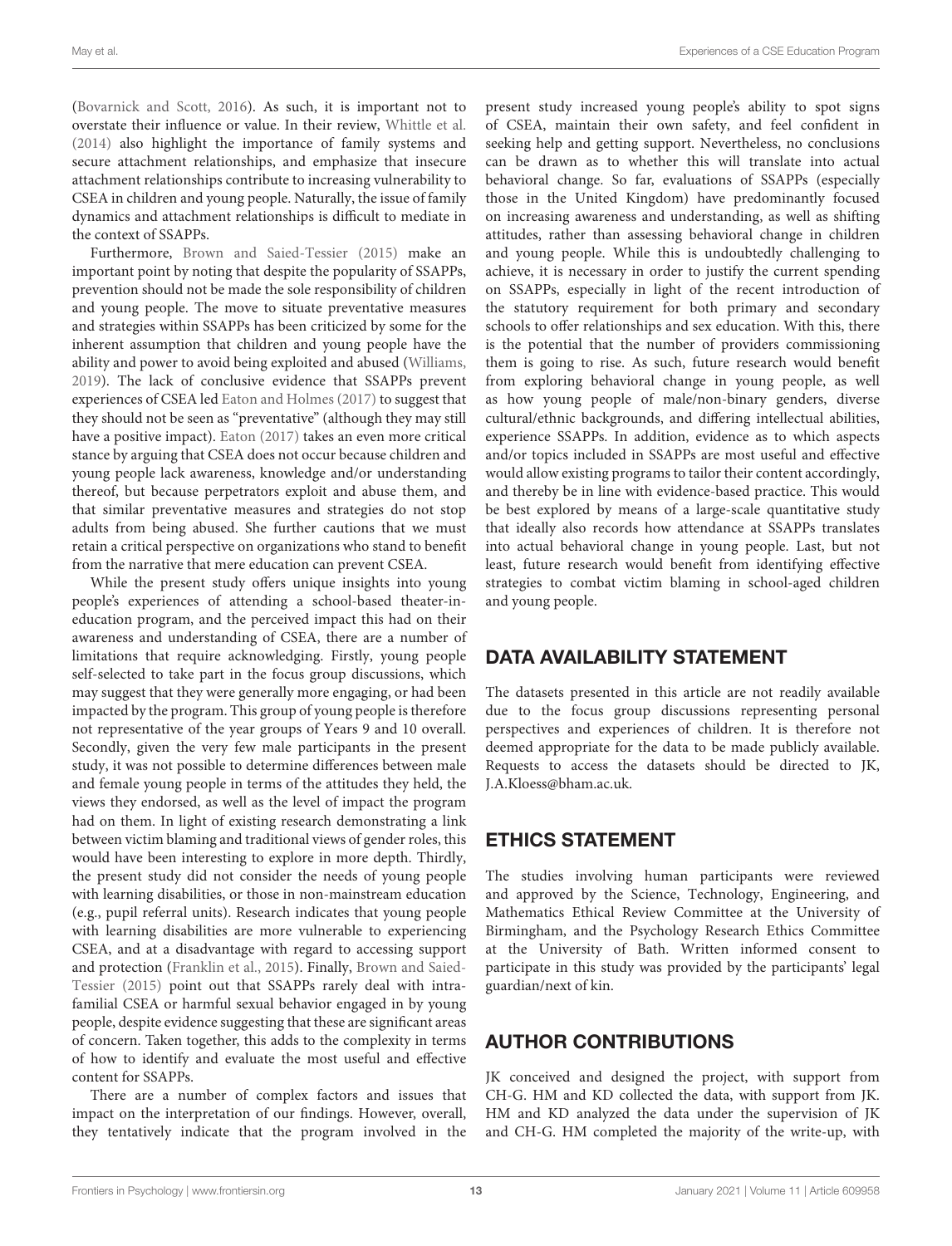contributions from JK, KD, and CH-G. JK and CH-G edited the different versions of the manuscript. JK prepared the manuscript for submission to Frontiers in Psychology. All authors were involved in agreeing the final coding template.

# FUNDING

The study presented here was supported in part by pump-priming funding from the School of Psychology

# **REFERENCES**

- <span id="page-13-11"></span>Barnardo's (2014). Report of The Parliamentary Inquiry Into The Effectiveness of Legislation for Tackling Child Sexual Exploitation and Trafficking Within the UK. Available online at: [https://www.sericc.org.uk/pdfs/3339\\_](https://www.sericc.org.uk/pdfs/3339_cseparliamentaryinquiryreport.pdf) [cseparliamentaryinquiryreport.pdf](https://www.sericc.org.uk/pdfs/3339_cseparliamentaryinquiryreport.pdf) (accessed March 27, 2020).
- <span id="page-13-3"></span>Beckett, H., Holmes, D., and Walker, J. (2017). Child Sexual Exploitation: Definition & Guide for Professionals: Extended Text. Available online at: [https://uobrep.openrepository.com/bitstream/handle/10547/623178/UOB-](https://uobrep.openrepository.com/bitstream/handle/10547/623178/UOB-RIP-CSE-GuidanceFeb2017.pdf?sequence=3&isAllowed=y)[RIP-CSE-GuidanceFeb2017.pdf?sequence=3&isAllowed=y](https://uobrep.openrepository.com/bitstream/handle/10547/623178/UOB-RIP-CSE-GuidanceFeb2017.pdf?sequence=3&isAllowed=y) (accessed February 20, 2020).
- <span id="page-13-7"></span>Bell, J., and Stanley, N. (2006). Learning about domestic violence: young people's responses to a healthy relationships programme. J. Sex Edu. 6, 237–250. [doi:](https://doi.org/10.1080/14681810600836356) [10.1080/14681810600836356](https://doi.org/10.1080/14681810600836356)
- <span id="page-13-1"></span>Bellis, M., Hughes, K., Leckenby, N., Perkins, C., and Lowey, H. (2014). National household survey of adverse childhood experiences and their relationship with resilience to health-harming behaviors in England. BMC Medicine 12:72. [doi:](https://doi.org/10.1186/1741-7015-12-72) [10.1186/1741-7015-12-72](https://doi.org/10.1186/1741-7015-12-72)
- <span id="page-13-18"></span>Ben-David, S., and Schneider, O. (2005). Rape perceptions, gender role attitudes, and victim perpetrator acquaintance. Sex Roles 53, 385–399. [doi: 10.1007/](https://doi.org/10.1007/s11199-005-6761-4) [s11199-005-6761-4](https://doi.org/10.1007/s11199-005-6761-4)
- <span id="page-13-6"></span>Bovarnick, S., and Scott, S. (2016). Child Sexual Exploitation Prevention Education: A Rapid Evidence Assessment. Available online at: [https:](https://uobrep.openrepository.com/bitstream/handle/10547/623175/FINAL-REA-1.pdf?sequence=3&isAllowed=y) [//uobrep.openrepository.com/bitstream/handle/10547/623175/FINAL-REA-1.](https://uobrep.openrepository.com/bitstream/handle/10547/623175/FINAL-REA-1.pdf?sequence=3&isAllowed=y) [pdf?sequence=3&isAllowed=y](https://uobrep.openrepository.com/bitstream/handle/10547/623175/FINAL-REA-1.pdf?sequence=3&isAllowed=y) (accessed April 07, 2020).
- <span id="page-13-13"></span>British Psychological Society (2018). Code of Ethics and Conduct. Available online at: [https://www.bps.org.uk/sites/www.bps.org.uk/files/Policy/Policy%](https://www.bps.org.uk/sites/www.bps.org.uk/files/Policy/Policy%20-%20Files/BPS%20Code%20of%20Ethics%20and%20Conduct%20%28Updated%20July%202018%29.pdf) [20-%20Files/BPS%20Code%20of%20Ethics%20and%20Conduct%20%](https://www.bps.org.uk/sites/www.bps.org.uk/files/Policy/Policy%20-%20Files/BPS%20Code%20of%20Ethics%20and%20Conduct%20%28Updated%20July%202018%29.pdf) [28Updated%20July%202018%29.pdf](https://www.bps.org.uk/sites/www.bps.org.uk/files/Policy/Policy%20-%20Files/BPS%20Code%20of%20Ethics%20and%20Conduct%20%28Updated%20July%202018%29.pdf) (accessed August 13, 2020).
- <span id="page-13-15"></span>Brooks, J., McCluskey, S., Turley, E., and King, N. (2015). The utility of template analysis in QUALITATIVE psychology research. Qual. Res. Psychol. 12, 202– 222. [doi: 10.1080/14780887.2014.955224](https://doi.org/10.1080/14780887.2014.955224)
- <span id="page-13-5"></span>Brown, J., and Saied-Tessier, A. (2015). Preventing Child Sexual Abuse: Towards A National Strategy for England. Available online at: [https://learning.nspcc.org.uk/](https://learning.nspcc.org.uk/media/1102/preventing-child-sexual-abuse-towards-a-national-strategy.pdf) [media/1102/preventing-child-sexual-abuse-towards-a-national-strategy.pdf](https://learning.nspcc.org.uk/media/1102/preventing-child-sexual-abuse-towards-a-national-strategy.pdf) (accessed February 20, 2020).
- <span id="page-13-21"></span>Chen, Y., Fortson, B., and Tseng, K. (2012). Pilot evaluation of a sexual abuse prevention program for Taiwanese Children. J. Child Sexual Abuse 21, 621–645. [doi: 10.1080/10538712.2012.726699](https://doi.org/10.1080/10538712.2012.726699)
- <span id="page-13-20"></span>Daigneault, I., Hébert, M., McDuff, P., and Frappier, J. (2012). Evaluation of a sexual abuse prevention workshop in a multicultural, impoverished urban area. J. Child Sexual Abuse 21, 521–542. [doi: 10.1080/10538712.2012.703291](https://doi.org/10.1080/10538712.2012.703291)
- <span id="page-13-0"></span>Department for Education (2017). Child Sexual Exploitation: Definition and Guide for Practitioners. Available online at: [https://www.gov.uk/government/](https://www.gov.uk/government/publications/child-sexual-exploitation-definition-and-guide-for-practitioners) [publications/child-sexual-exploitation-definition-and-guide-for-practitioners](https://www.gov.uk/government/publications/child-sexual-exploitation-definition-and-guide-for-practitioners) (accessed January 17, 2020).
- <span id="page-13-12"></span>Department for Education (2019). Relationships Education, Relationships and Sex Education (RSE) and Health Education: Statutory Guidance for Governing Bodies, Proprietors, Head Teachers, Principals, Senior Leadership Teams, Teachers. Available online at: [https://assets.publishing.service.gov.](https://assets.publishing.service.gov.uk/government/uploads/system/uploads/attachment_data/file/908013/Relationships_Education__Relationships_and_Sex_Education__RSE__and_Health_Education.pdf) [uk/government/uploads/system/uploads/attachment\\_data/file/908013/](https://assets.publishing.service.gov.uk/government/uploads/system/uploads/attachment_data/file/908013/Relationships_Education__Relationships_and_Sex_Education__RSE__and_Health_Education.pdf) Relationships\_Education\_\_Relationships\_and\_Sex\_Education\_\_RSE\_\_and [Health\\_Education.pdf](https://assets.publishing.service.gov.uk/government/uploads/system/uploads/attachment_data/file/908013/Relationships_Education__Relationships_and_Sex_Education__RSE__and_Health_Education.pdf) (accessed February 19, 2020).

and the Institute of Global Innovation at the University of Birmingham.

# ACKNOWLEDGMENTS

The authors would like to express their immense gratitude and appreciation to the theater-in-education company and the two schools for their assistance, time, and effort in supporting the study and facilitating the process of data collection.

- <span id="page-13-25"></span>Eaton, J. (2017). Why 'CSE Awareness' Will Never Prevent CSE. Available online at: [https://victimfocusblog.com/2017/05/29/why-cse-awareness-will](https://victimfocusblog.com/2017/05/29/why-cse-awareness-will-never-prevent-cse/)[never-prevent-cse/](https://victimfocusblog.com/2017/05/29/why-cse-awareness-will-never-prevent-cse/) (accessed May 29, 2017).
- <span id="page-13-24"></span>Eaton, J., and Holmes, D. (2017). Working Effectively to Address Child Sexual Exploitation: An Evidence Scope. Available online at: [https://www.](https://www.researchinpractice.org.uk/media/2613/cse_evidencescopeupdateoct17_v2.pdf) [researchinpractice.org.uk/media/2613/cse\\_evidencescopeupdateoct17\\_v2.pdf](https://www.researchinpractice.org.uk/media/2613/cse_evidencescopeupdateoct17_v2.pdf) (accessed April 06, 2020).
- <span id="page-13-23"></span>Finkelhor, D. (2014). Commentary: cause for alarm? Youth and internet risk research – a commentary on Livingstone and Smith. J. Child Psychol. Psychiatry 55, 655–688. [doi: 10.1111/jcpp.12260](https://doi.org/10.1111/jcpp.12260)
- <span id="page-13-16"></span>Finkelhor, D., Asdigian, N., and Dziuba-Leatherman, J. (1995). Victimization prevention programs for children: a follow-up. Am. J. Public Health 85, 1684– 1689. [doi: 10.1016/0145-2134\(94\)00112-8](https://doi.org/10.1016/0145-2134(94)00112-8)
- <span id="page-13-26"></span>Franklin, A., Raws, P., and Smeaton, E. (2015). Unprotected, Overprotected: Meeting the Needs of Young People With Learning Disabilities Who Experience, or Are at Risk of, Sexual Exploitation. Available online at: [https://www.barnardos.org.uk/sites/default/files/uploads/Unprotected%](https://www.barnardos.org.uk/sites/default/files/uploads/Unprotected%2C%20overprotected%20-%20meeting%20the%20needs%20of%20young%20people%20with%20learning%20disabilities%20who%20experience%2Cor%20are%20at%20risk%20of%2C%20sexual%20exploitation%202015.pdf) [2C%20overprotected%20-%20meeting%20the%20needs%20of%20young%](https://www.barnardos.org.uk/sites/default/files/uploads/Unprotected%2C%20overprotected%20-%20meeting%20the%20needs%20of%20young%20people%20with%20learning%20disabilities%20who%20experience%2Cor%20are%20at%20risk%20of%2C%20sexual%20exploitation%202015.pdf) [20people%20with%20learning%20disabilities%20who%20experience%](https://www.barnardos.org.uk/sites/default/files/uploads/Unprotected%2C%20overprotected%20-%20meeting%20the%20needs%20of%20young%20people%20with%20learning%20disabilities%20who%20experience%2Cor%20are%20at%20risk%20of%2C%20sexual%20exploitation%202015.pdf) [2Cor%20are%20at%20risk%20of%2C%20sexual%20exploitation%202015.pdf](https://www.barnardos.org.uk/sites/default/files/uploads/Unprotected%2C%20overprotected%20-%20meeting%20the%20needs%20of%20young%20people%20with%20learning%20disabilities%20who%20experience%2Cor%20are%20at%20risk%20of%2C%20sexual%20exploitation%202015.pdf) (accessed May 18, 2020).
- <span id="page-13-10"></span>Fryda, C., and Hulme, P. (2014). School-based childhood sexual abuse prevention programs. J. Sch. Nurs. 31, 167–182. [doi: 10.1177/1059840514544125](https://doi.org/10.1177/1059840514544125)
- <span id="page-13-8"></span>Gordon, R., and Gere, D. (2016). Sex squad: engaging humour to reinvigorate sexual health education. Sex Edu. 16, 1–13. [doi: 10.1080/14681811.2015.](https://doi.org/10.1080/14681811.2015.1120193) [1120193](https://doi.org/10.1080/14681811.2015.1120193)
- <span id="page-13-2"></span>Hailes, H., Yu, R., Danese, A., and Fazel, S. (2019). Long-term outcomes of childhood sexual abuse: an umbrella review. Lancet Psychiatry 6, 830–839. [doi: 10.1016/S2215-0366\(19\)30286-X](https://doi.org/10.1016/S2215-0366(19)30286-X)
- <span id="page-13-17"></span>Halliday, J. (2019). Nottinghamshire Police 'Victim Blaming' Women Who Walk Alone. The Guardian. Available online at: [https://www.theguardian.com/](https://www.theguardian.com/uk-news/2019/nov/27/nottinghamshire-police-victim-accused-of-blaming-women-who-walk-alone) [uk-news/2019/nov/27/nottinghamshire-police-victim-accused-of-blaming](https://www.theguardian.com/uk-news/2019/nov/27/nottinghamshire-police-victim-accused-of-blaming-women-who-walk-alone)[women-who-walk-alone](https://www.theguardian.com/uk-news/2019/nov/27/nottinghamshire-police-victim-accused-of-blaming-women-who-walk-alone) (accessed November 19, 2019).
- <span id="page-13-4"></span>Hamilton-Giachritsis, C. E., Hanson, E., Whittle, H., and Beech, A. R. (2017). Impact of Online and Offline Child Sexual Abuse: "Everyone Deserves to be Happy and Safe". Available online at: [https://learning.nspcc.org.uk/media/](https://learning.nspcc.org.uk/media/1123/impact-online-offline-child-sexual-abuse.pdf) [1123/impact-online-offline-child-sexual-abuse.pdf](https://learning.nspcc.org.uk/media/1123/impact-online-offline-child-sexual-abuse.pdf) (accessed February 20, 2020).
- <span id="page-13-14"></span>King, N. (2004). "Using templates in the thematic analysis of text," in Essential Guide to Qualitative Methods in Organizational Research, eds C. Cassell and G. Symon (London: Sage), 256–270. [doi: 10.4135/9781446280119.n21](https://doi.org/10.4135/9781446280119.n21)
- <span id="page-13-22"></span>Kloess, J. A., Seymour-Smith, S., Hamilton-Giachritsis, C. E., Long, M. L., Shipley, D., and Beech, A. R. (2015). A qualitative analysis of offenders' modus operandi in sexually exploitative interactions with children online. Sex. Abuse 29, 563– 591. [doi: 10.1177/1079063215612442](https://doi.org/10.1177/1079063215612442)
- <span id="page-13-9"></span>Krahé, B., and Knappert, L. (2009). A group-randomized evaluation of a theatrebased sexual abuse prevention programme for primary school children in Germany. J. Community Appl. Soc. Psychol. 19, 321–329. [doi: 10.1002/casp.](https://doi.org/10.1002/casp.1009) [1009](https://doi.org/10.1002/casp.1009)
- <span id="page-13-19"></span>Kunst, J., Bailey, A., Prendergast, C., and Gundersen, A. (2018). Sexism, rape myths and feminist identification explain gender differences in attitudes toward the #metoo social media campaign in two countries. Media Psychol. 22:5. [doi:](https://doi.org/10.1080/15213269.2018.1532300) [10.1080/15213269.2018.1532300](https://doi.org/10.1080/15213269.2018.1532300)